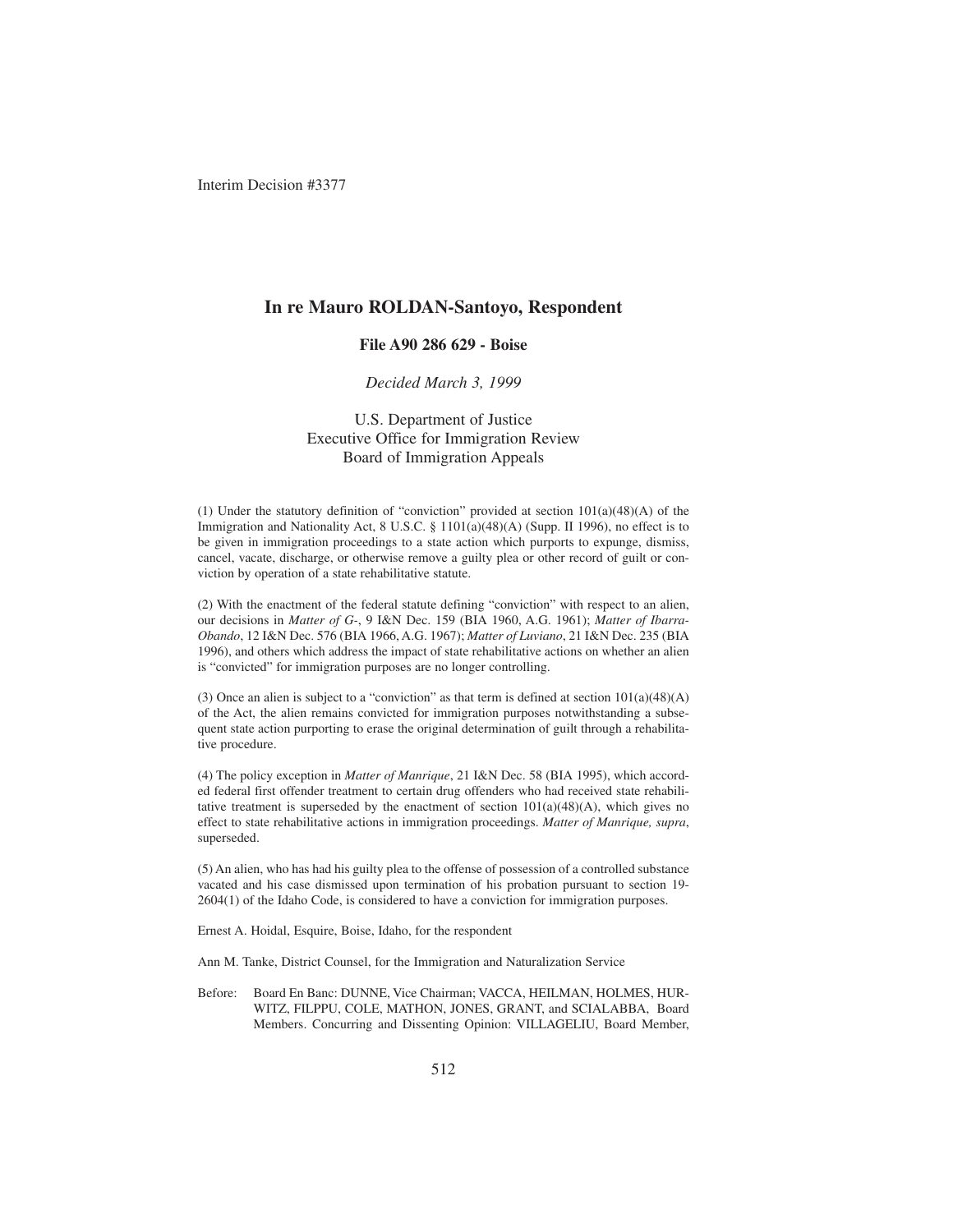joined by SCHMIDT, Chairman; ROSENBERG and GUENDELSBERGER, Board Members. Dissenting Opinion: ROSENBERG, Board Member.

HEILMAN, Board Member:

We have jurisdiction over this timely appeal pursuant to 8 C.F.R. § 3.1(b) (1998). The request for oral argument before this Board is denied. 8 C.F.R. § 3.1(e). In an oral decision dated April 27, 1995, the Immigration Judge found the respondent deportable under section  $241(a)(2)(B)(i)$  of the Immigration and Nationality Act, 8 U.S.C.  $\S$  1251(a)(2)(B)(i) (1994),<sup>1</sup> based on his conviction for a controlled substance violation.<sup>1</sup> Additionally, the Immigration Judge determined that the respondent was ineligible to apply for relief from deportation under section 212(c) of the Act, 8 U.S.C. § 1182(c) (1994), because he had not demonstrated lawful unrelinquished domicile of 7 consecutive years. On appeal the respondent contests his deportability and, alternatively, his ineligibility for section 212(c) relief. During the pendency of this appeal there have been significant changes in the law regarding both what constitutes a conviction for immigration purposes, and the availability of a section 212(c) waiver for aliens convicted of controlled substance violations. We will separately address these changes below and will dismiss the appeal.

### **I. ISSUE PRESENTED**

The issue before us is whether the respondent, a first offender whose guilty plea was vacated and whose case was dismissed upon the termination of his probation pursuant to an Idaho rehabilitative statute, remains convicted for immigration purposes in light of our decision in *Matter of Manrique*, 21 I&N Dec. 58 (BIA 1995), and the subsequent passage of the Illegal Immigration Reform and Immigrant Responsibility Act of 1996, Division C of Pub. L. No. 104-208, 110 Stat. 3009-546 (enacted Sept. 30, 1996) ("IIRIRA"), in which Congress provided a statutory definition for the term "conviction" for immigration purposes.<sup>2</sup>

## **II. FACTUAL BACKGROUND**

On November 29, 1993, the 27-year-old respondent, a native and citizen of Mexico, pleaded guilty to possession of more than 3 ounces of a con-

<sup>&</sup>lt;sup>1</sup>Section 241(a)(2)(B)(i) has been redesignated as section 237(a)(2)(B)(i) of the Act, 8 U.S.C. § 1227(a)(2)(B)(i) (Supp. II 1996), without substantive change.

<sup>2</sup> *See* IIRIRA § 322, 110 Stat. at 3009-628 (codified at 8 U.S.C. § 1101(a)(48)(A) (Supp. II 1996)).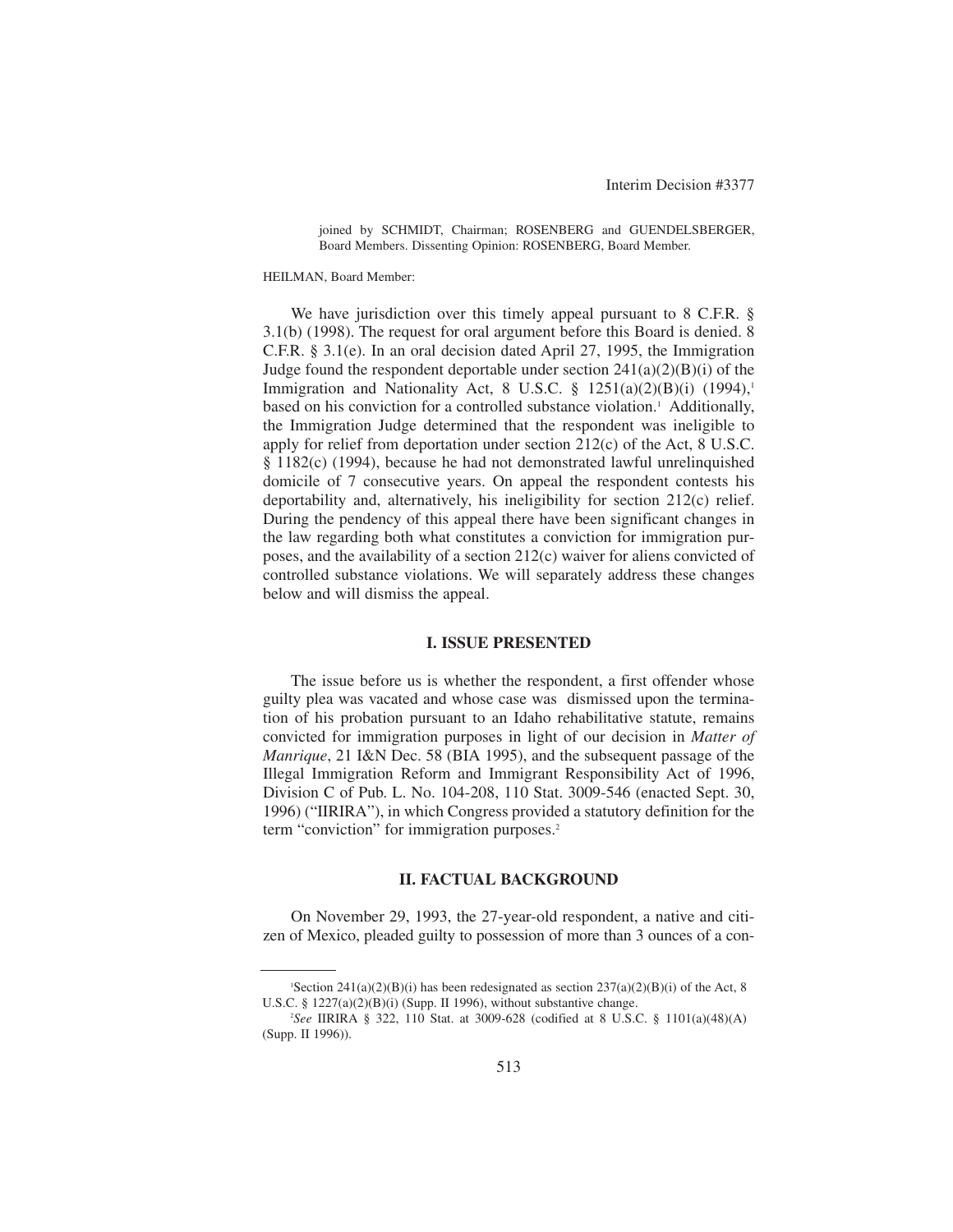trolled substance, marijuana, which was a felony violation of section 37- 2732(e) of the Idaho Code. On January 10, 1994, the District Court of the Sixth Judicial District of the State of Idaho, in and for the County of Bannock, withheld adjudication of judgment, sentenced him to 3 years' probation and imposed several monetary penalties. The terms of his probation included restrictions forbidding the respondent to use alcohol or to associate with any individuals not approved by the probation officer. The respondent was also subject to search of his residence, vehicles, and person at his probation officer's request. Finally, the court ordered that the respondent serve 90 days' confinement at the discretion of the probation officer. Deportation proceedings based on this offense were commenced on March 28, 1994.

While in deportation proceedings before the Immigration Court, the respondent filed a motion in the Idaho state court for early release from probation and dismissal of the charge in accordance with the withheld judgment. On September 6, 1994, the respondent's motion was granted. Subsequently, the court granted the respondent's March 6, 1995, motion requesting that his guilty plea be vacated pursuant to section 19-2604(1) of the Idaho Code.3 The respondent argued before the Immigration Judge that because the Idaho state court's actions rendered him no longer convicted of the original charge, he was not deportable under section  $241(a)(2)(B)(i)$  of the Act. In his April 27, 1995, oral decision, the Immigration Judge found that all three prongs of the definition for conviction enunciated in *Matter of Ozkok*, 19 I&N Dec. 546 (BIA 1988), had been met and found the respondent deportable based on his original plea of guilt to a controlled substance violation notwithstanding the Idaho court's subsequent action vacating that plea. This appeal followed.

## III. THE EVOLUTION OF THE DEFINITION OF "CONVICTION"FOR IMMIGRATION PURPOSES

Until Congress enacted section 322 of the IIRIRA, the definition of "conviction" for immigration purposes had been a fluid one. In the absence

<sup>3</sup> Section 19-2604(1) of the Idaho Code, entitled "Discharge of defendant—Amendment of judgment," provides:

If sentence has been imposed but suspended, or if sentence has been withheld, upon application of the defendant and upon satisfactory showing that the defendant has at all times complied with the terms and conditions upon which he was placed on probation, the court may, if convinced by the showing made that there is no longer cause for continuing the period of probation, and if it be compatible with the public interest, terminate the sentence or set aside the plea of guilty or conviction of the defendant . . . . The final dismissal of the case as herein provided shall have the effect of restoring the defendant to his civil rights.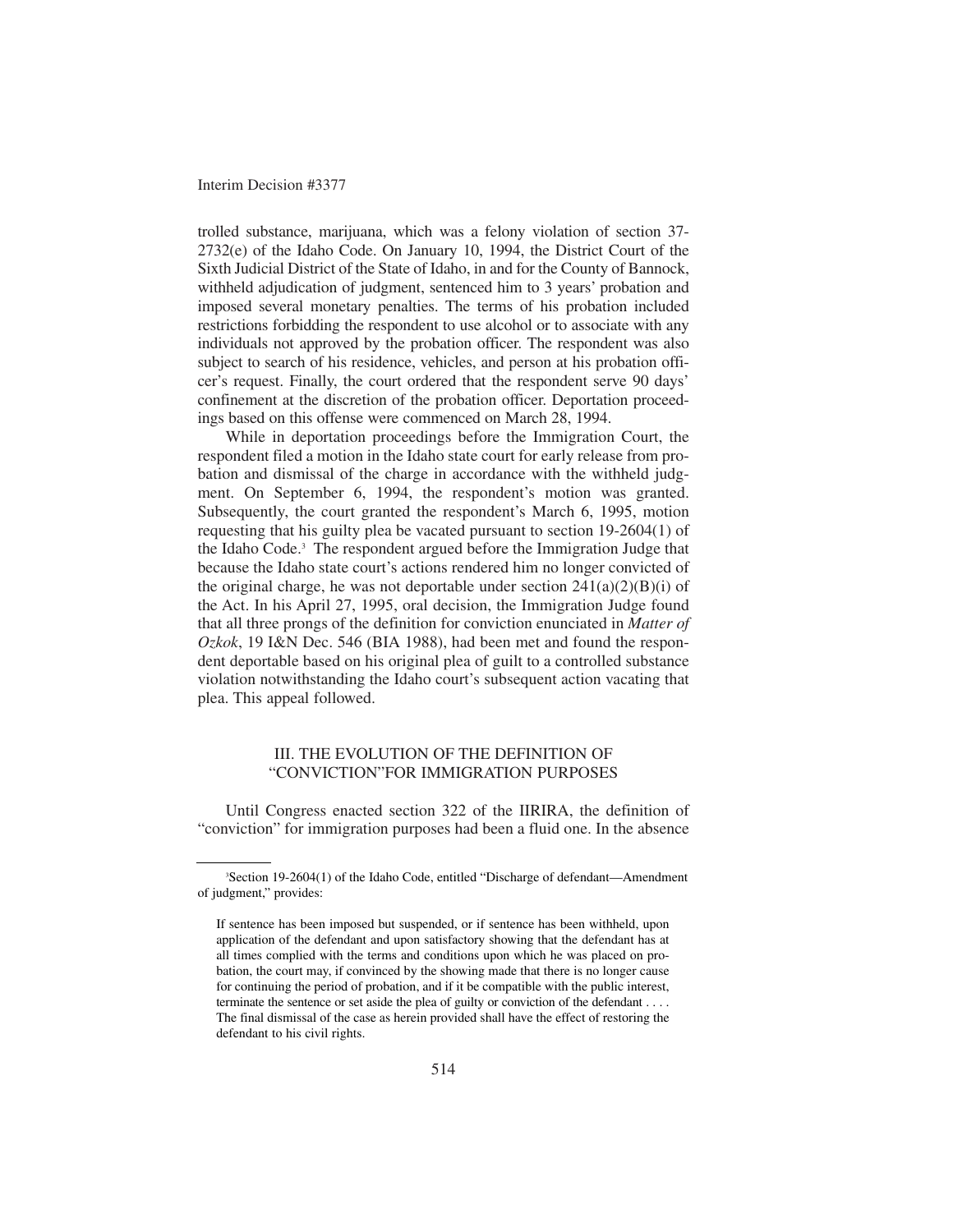of a statutory definition, this Board, with direction from the Supreme Court and the Attorney General, struggled for more than 50 years to reconcile its definition with the increasing numbers of state statutes providing ameliorative procedures affecting the "finality" of a conviction under state law. *See, e.g., Pino v. Landon*, 349 U.S. 901 (1955); *Matter of Ozkok, supra; Matter of G-*, 9 I&N Dec. 159 (BIA 1960; A.G. 1961); *Matter of A-F-*, 8 I&N Dec. 429 (BIA, A.G. 1959); *Matter of L-R-*, 8 I&N Dec. 269 (BIA 1959); *Matter of O-*, 7 I&N Dec. 539 (BIA 1957); *Matter of F-*, 1 I&N Dec. 343, 348 (BIA 1942).

By the time of our decision in *Matter of Ozkok*, *supra*, we recognized that most states had adopted one or more methods of mitigating the consequences of a conviction, and that these methods differed from one another in name and breadth.<sup>4</sup> Some state statutes accord rehabilitative treatment only to first offenders and/or youth offenders and may further restrict such treatment to those individuals determined to be guilty of specified categories of offenses. Others offer rehabilitative relief to any defendant who is able to successfully complete a probationary period, without restriction on the nature of the offense. These rehabilitative measures may be implemented either before or after an entry of judgment.

For example, some state statutes provide for an initial adjudication of guilt upon a finding, admission, or noncontesting of guilt, but contain procedures variously termed as the setting aside, annulling, vacating, cancellation, or expungement of the original adjudication of guilt, which remove subsequent state consequences for the misconduct upon satisfactory completion of a probationary period. There are also differences regarding whether or not such an erasure is "automatic" or must be applied for, with a grant being a matter of the court's discretion. Among these state statutes there are further variances regarding the completeness of the erasure. Generally, the original judgment retains its vitality for at least some purpose, despite broad language in some ameliorative statutes suggesting otherwise.<sup>5</sup>

<sup>4</sup> *See, e.g.,* Cal. Penal Code § 1203.4 (1995) (expungement); Mich. Comp. Laws Ann. § 780.621 (West 1994) (motion to set aside conviction); Minn. Stat. Ann. § 638.02 (pardon extraordinary); Nev. Rev. Stat. § 176.225 (1993) (honorable discharge from probation); N.Y. Correct. Law § 701 (McKinney 1994) (certificate of relief from disabilities); Ohio Rev. Code Ann. § 2953.32 (Baldwin 1995) (sealing of records of first offense); Or. Rev. Stat. § 137.225 (1994) (post-judgment procedures); Va. Code Ann. § 18.2-251 (Michie 1997) (discharge and dismissal); Wisc. Stat. § 961.47 (1995) (discharge and dismissal); *see also Matter of Ozkok, supra*, at 550, and cases cited therein.

<sup>5</sup> For example, the Idaho statute under which this respondent's case was finally dismissed provides for full restoration of civil rights, but the state may, in some circumstances, use evidence of the "conviction" in applying an enhanced penalty statute. *See, e.g., Idaho v. Deitz,* 819 P.2d 1155 (Idaho Ct. App. 1991) (holding that an Idaho expungement will not be applied to defeat the enhanced penalty statutes in a case where the original guilty plea was not specifically set aside). *But see Manners v. Idaho Bd. of Vet. Med.,* 694 P.2d 1298 (Idaho 1985) (holding that a felony conviction which has been vacated and the charge dismissed cannot be the basis for revocation of a veterinary license).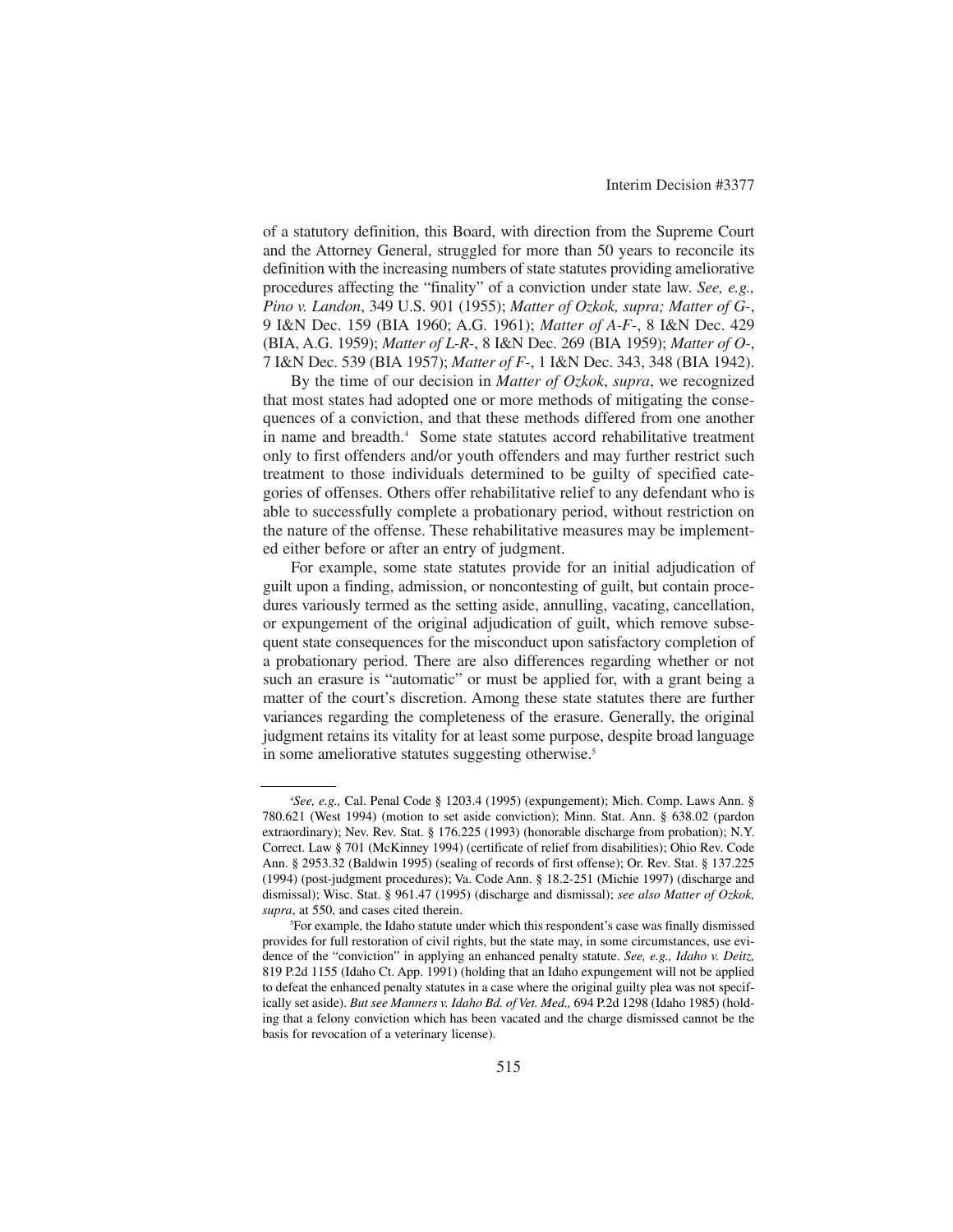Other states have implemented the same rehabilitative policy objectives by enacting statutes which simply defer or withhold adjudication of guilt, allowing for a final dismissal or discharge of proceedings upon satisfaction of the terms of probation. In effect, rather than providing measures which would "erase" a conviction, these statutes provide that a judgment is not to be entered in the first instance so long as the transgressor fully complies with the conditions set by the state court. Despite there never having been a conviction as far as these states are concerned, some states further provide for "expungement" of the records relating to the original charge.

Out of concern that a more uniform approach was needed for determining what will constitute a conviction for immigration purposes, we concluded in *Matter of Ozkok*, *supra,* that the time had come for us to revise the definition we had crafted in *Matter of L-R-, supra*, which required that the state action be considered a conviction by the state for at least some purpose. In so doing, we noted a long-standing rule that the determination of whether or not a conviction exists for immigration purposes is a question of federal law and is not dependent on the vagaries of state law. *Matter of Ozkok, supra,* at 551 n.6.

In *Ozkok*, we stated that we found no rational or legal reason to attach different immigration consequences to the same criminal conduct because of differences in the state law. As we discussed in *Ozkok*, under our definition in *Matter of L-R-*, an alien could escape the immigration consequences of his or her criminal misconduct, despite a plea or finding of guilt and the actual imposition of punishment, if the alien was prosecuted in a state where the rehabilitative statute provided for the deferral of entry of judgment subject to successful completion of probation. By way of contrast, an alien who committed the same offense in a state where the statute provided for the entry of judgment upon the plea or finding of guilt, but deferred the imposition of any punishment conditioned on compliance with the terms of probation, would be considered convicted for immigration purposes if the state considered him or her convicted for some purpose. Accordingly, we revised our definition of conviction to avoid these anomalous and unfair results.

The definition we adopted in *Matter of Ozkok*, *supra*, at 551-52, provided that, in cases where adjudication of guilt was withheld, an alien was considered convicted for immigration purposes when:

<sup>(1)</sup> a judge or jury has found the alien guilty or he has entered a plea of guilty or nolo contendere or has admitted sufficient facts to warrant a finding of guilty;

<sup>(2)</sup> the judge has ordered some form of punishment, penalty, or restraint on the person's liberty to be imposed (including but not limited to incarceration, probation, a fine or restitution, or community-based sanctions such as a rehabilitation program, a workrelease or study-release program, revocation or suspension of a driver's license, deprivation of nonessential activities or privileges, or community service); and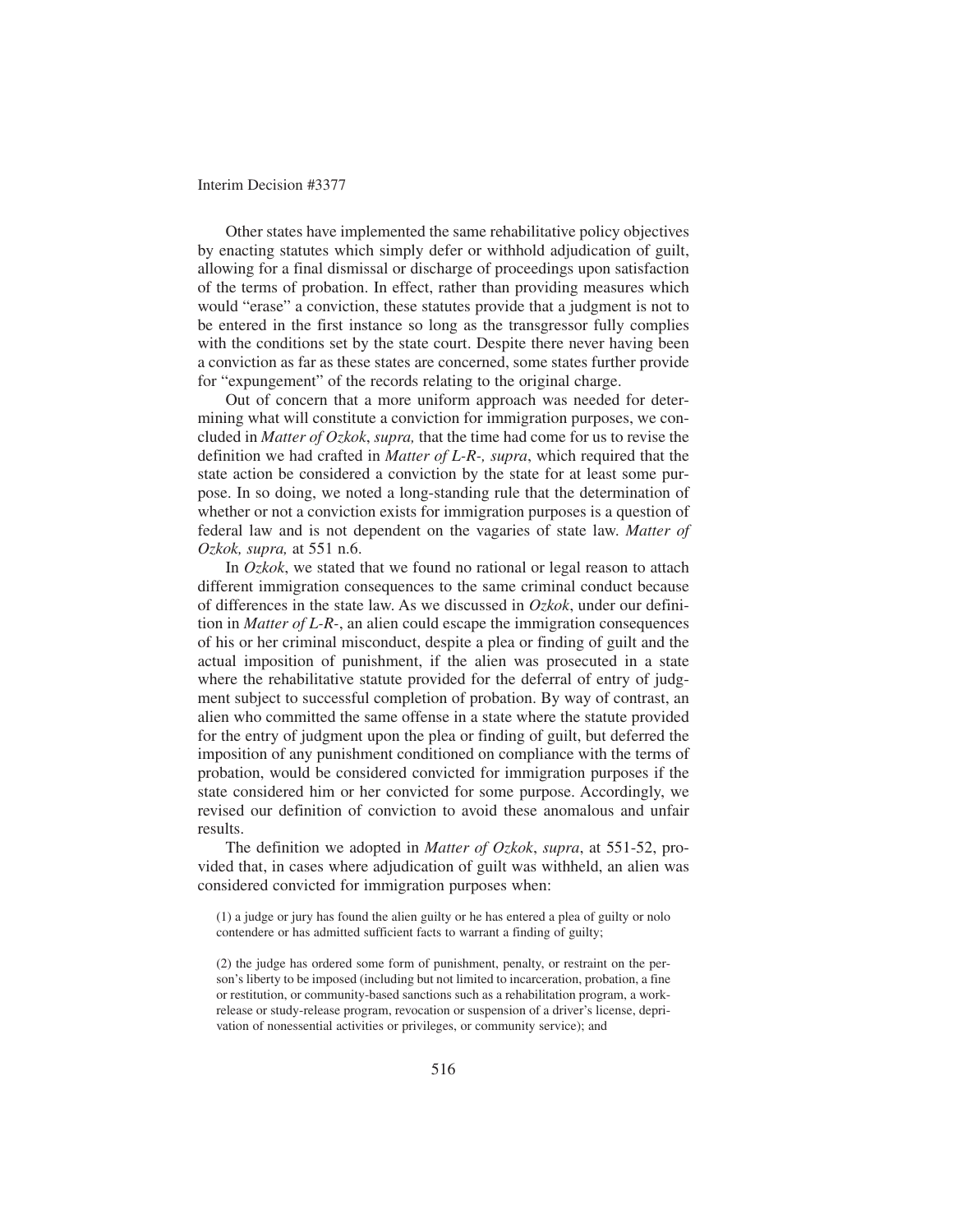(3) a judgment or adjudication of guilt may be entered if the person violates the terms of his probation or fails to comply with the requirements of the court's order, without availability of further proceedings regarding the person's guilt or innocence of the original charge.

Some circuit courts of appeals specifically approved *Ozkok's* federal approach to defining when an alien stands convicted for immigration purposes. *See, e.g., Wilson v. INS*, 43 F.3d 211 (5th Cir.), *cert. denied*, 516 U.S. 811 (1995); *Yanez-Popp v. INS*, 998 F.2d 231 (4th Cir. 1993); *Molina v. INS*, 981 F.2d 14 (1st Cir. 1992); *Chong v. INS*, 890 F.2d 284 (11th Cir. 1989). Nonetheless, questions remained. Despite our quest for a definition that would achieve uniform results, in states providing for deferral or withholding of adjudication of guilt, we were still obliged under the *Ozkok* definition to examine the individual state's statute to determine the nature of any proceedings that may be convened, if the alien did not conform with the conditions of his probation. Therefore, how the state set up its ameliorative statute still determined to some extent whether aliens who had committed the same criminal misconduct were considered "convicted" for immigration purposes. *See generally Martinez-Montoya v. INS*, 904 F.2d 1018 (5th Cir. 1990). For example, an alien, whose guilt was established in a state where the proceedings, convened upon a possible probation violation, addressed only whether probation should be revoked and what sentence should be imposed, would be considered convicted under the *Ozkok* definition, and thus subject to deportation. *See Matter of Chairez*, 21 I&N Dec. 44 (BIA 1995). However, an alien who had pleaded guilty to the same offense, but in a state where these proceedings addressed his guilt or innocence of the original charge, would escape immigration consequences stemming from his admitted guilt. Additionally, issues have remained unresolved regarding the application of the definition in cases, such as the one before us, where the alien has already complied with the terms of his probation and has successfully had his guilty plea vacated and proceedings finally dismissed. *See, e.g., Wilson v. INS, supra* (finding that the *Ozkok* definition had been satisfied where the alien had satisfactorily completed and been discharged from probation, his indictment had been dismissed, and the judgment of conviction had been set aside).

Congress decided that the *Ozkok* definition did not go far enough toward achieving a uniform federal approach and, with the passage of the IIRIRA, provided a statutory definition for the term "conviction," to be applied to aliens in immigration proceedings. Section 322(c) of the IIRIRA states that the definition applies "to convictions and sentences entered before, on, or after the date of the enactment" of the Act. IIRIRA § 322(c), 110 Stat. at 3009-629. Consequently, the new definition, in section 101(a)(48) of the Act, is applicable to the respondent's conviction. *See Matter of Punu*, 22 I&N Dec. 224 (BIA 1998).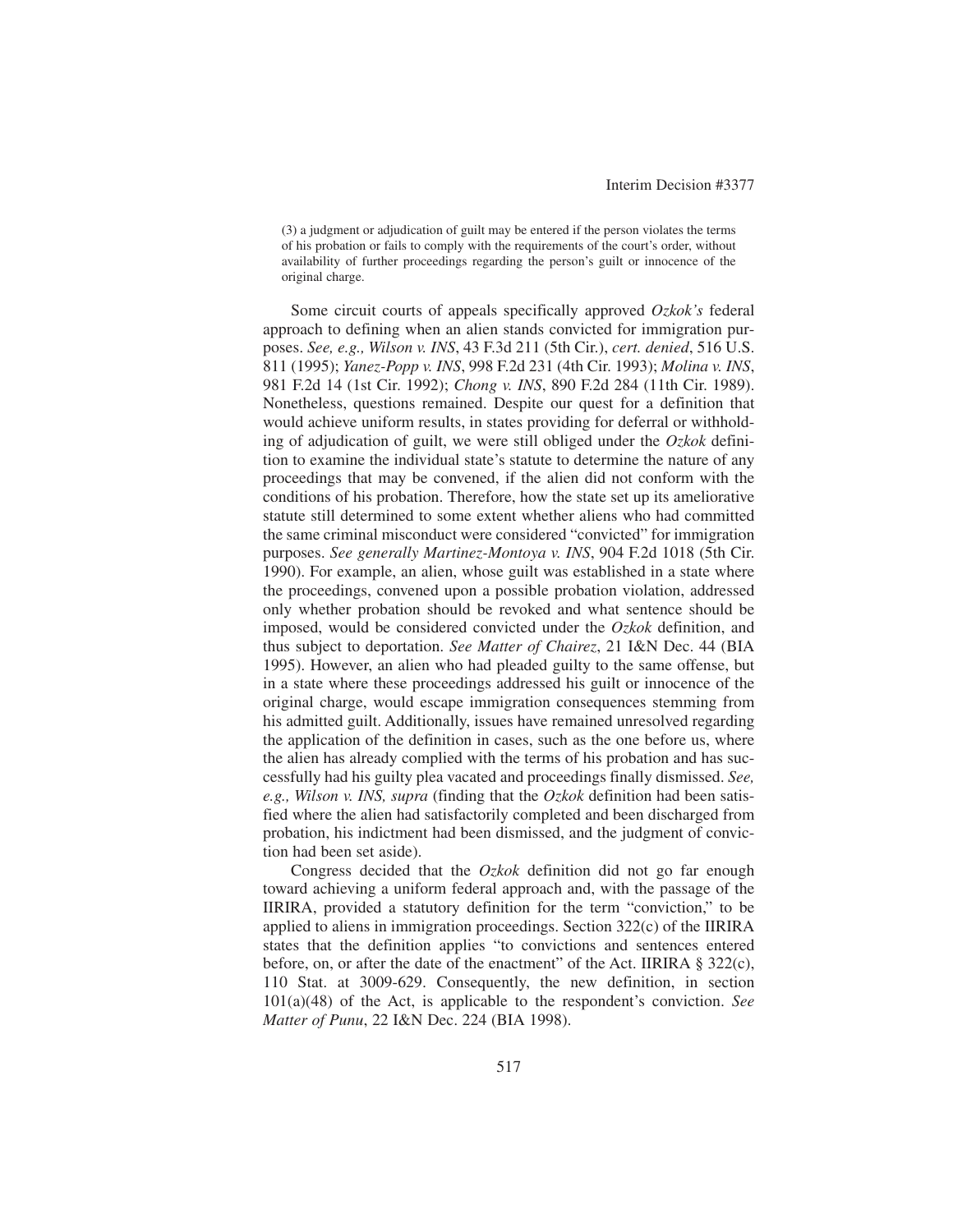Section  $101(a)(48)(A)$  of the Act states:

The term "conviction" means, with respect to an alien, a formal judgment of guilt of the alien entered by a court or, if adjudication of guilt has been withheld, where—

(i) a judge or jury has found the alien guilty or the alien has entered a plea of guilty or nolo contendere or has admitted sufficient facts to warrant a finding of guilt, and

(ii) the judge has ordered some form of punishment, penalty, or restraint on the alien's liberty to be imposed.

In the new definition, Congress definitively excised the third prong of *Ozkok*, eliminating the need to refer to the vagaries of the states' ameliorative statutes in order to determine if an alien has been convicted. The legislative history of section 322 of the IIRIRA underscores the breadth of the new definition:

Ozkok . . . does not go far enough to address situations where a judgment of guilt or imposition of sentence is suspended, conditioned upon the alien's future good behavior. . . . In some States, adjudication may be "deferred" upon a finding or confession of guilt, and a final judgment of guilt may not be imposed if the alien violates probation until there is an additional proceeding regarding the alien's guilt or innocence. In such cases, the third prong of the Ozkok definition prevents the original finding or confession of guilt to be considered a "conviction" for deportation purposes. *This new provision*, by removing the third prong of Ozkok, *clarifies Congressional intent that even in cases where adjudication is "deferred," the original finding or confession of guilt is sufficient to establish a "conviction" for purposes of the immigration laws.*

*See* H.R. Conf. Rep. No. 104-828, at 224 (1996) ("Joint Explanatory Statement") (emphasis added). Thus, it is clear that Congress intends that an alien be considered convicted, based on an initial finding or admission of guilt coupled with the imposition of some punishment, even in a state where further proceedings relating to the alien's actual guilt or innocence may be required upon his violation of probation in order for him to be considered convicted under the state law. *See Matter of Punu, supra*. Both the language of the statute and its legislative history implicitly recognize that the term "conviction" may have a different meaning for an alien from that which it has for others.

It cannot be disputed that this respondent, for whom judgment was withheld, but who pleaded guilty and was ordered by the judge to be punished for his offense, was convicted under the statutory definition. It is equally clear that at any point during his probationary period the respondent would have been considered convicted for immigration purposes. The question that remains to be answered, however, is whether Congress intends to give effect in immigration proceedings to a state's rehabilitative action which technically erases the record of what would otherwise be considered a "conviction" under section 101(a)(48) of the Act. The situation presented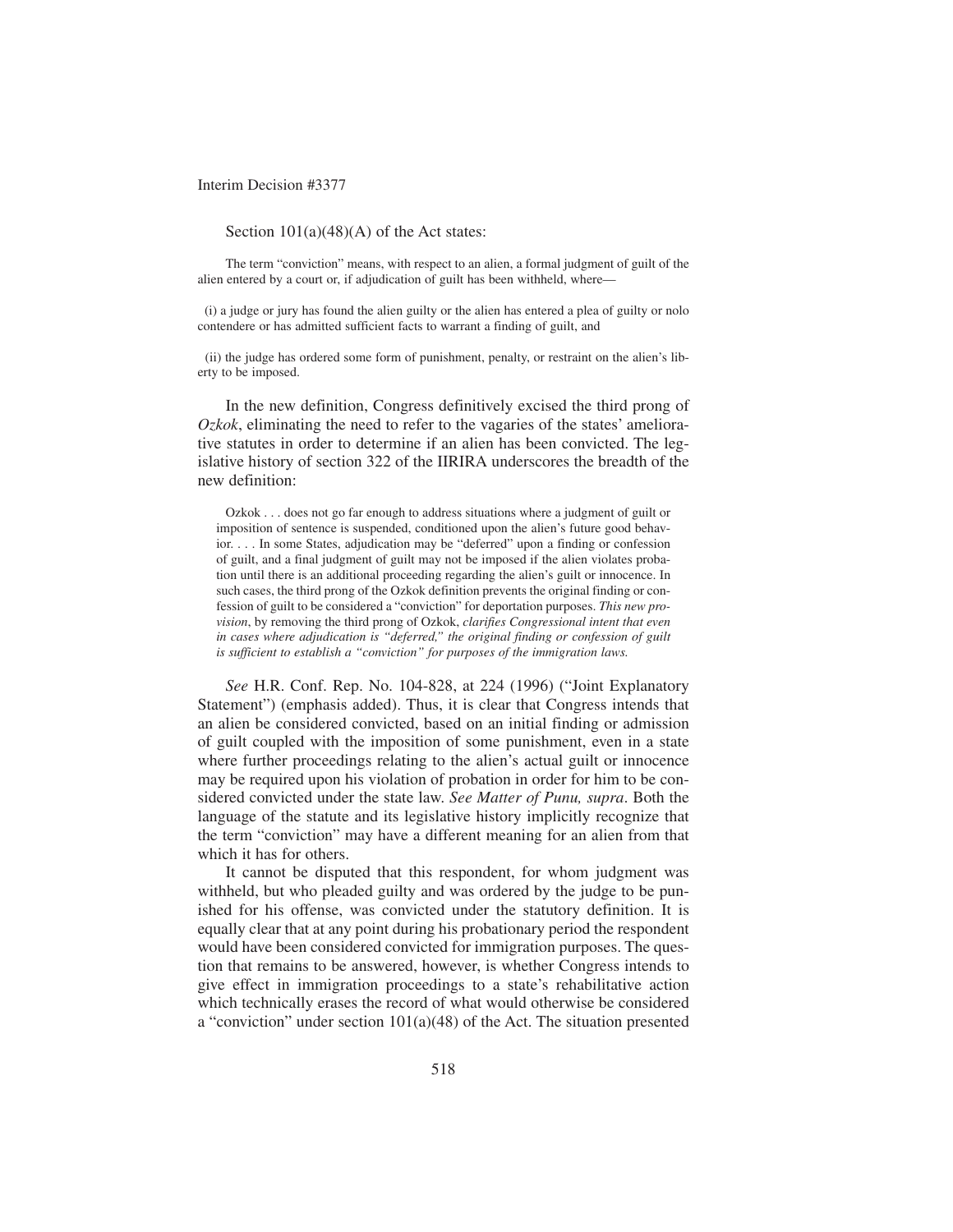here is similar to that addressed in *Matter of Nolan*, 19 I&N Dec. 539 (BIA 1988), where a respondent argued that a "pardon," which was automatically granted to him by operation of Louisiana law upon the successful completion of his sentence, exempted his conviction for a crime of moral turpitude from serving as a basis of deportability. In that case, we disagreed with the respondent's contention that the "pardon" he received satisfied the requirements for a gubernatorial or Presidential pardon under what was then section  $241(b)(1)$  of the Act, 8 U.S.C. § 1251(b)(1) (1982), and is now found in section  $237(a)(2)(A)(v)$  of the Act, 8 U.S.C. § 1227(a)(2)(A)(v) (Supp. II 1996).<sup>6</sup> *Matter of Nolan* is illustrative of the inconsistent immigration consequences that may result when state rehabilitative actions are examined to determine if an alien remains convicted for immigration purposes. If the State of Louisiana had called its rehabilitative action an "expungement" as opposed to a "pardon," or if the respondent had argued that his "pardon" was the equivalent of an "expungement," he may have been found to no longer have a conviction which would support his deportability.

### IV. REEXAMINATION OF OUR TREATMENT OF STATE EXPUNGEMENTS IN LIGHT OF THE NEW DEFINITION

Throughout the decades of struggling with the increasing numbers of state rehabilitative statutes and their varying methods of avoiding the state consequences of a conviction by either deferring or erasing the recording of judgment, aliens have generally been allowed to escape immigration consequences for their criminal misconduct once the conviction has been "expunged." Because of the semantic differences among the various states' methods for erasing criminal records, aliens have also not been considered convicted for immigration purposes where the state's action has been deemed "tantamount" to an expungement. The general rule has remained that a criminal conviction that has been expunged will not support an order of deportation. *See Matter of Luviano*, 21 I&N Dec. 235 (BIA 1996); *Matter of Ibarra-Obando,* 12 I&N Dec*.* 576 (BIA 1966; A.G. 1967); *Matter of G-, supra,* and cases cited therein.

In *Matter of A-F-*, *supra*, the Attorney General departed from what was already long-standing Board precedent and ruled that a conviction for a drug offense will render an alien deportable, notwithstanding the expunge-

We note that section  $237(a)(2)(B)$  of the Act does not provide a similar waiver of deportability for an alien who has been granted a full and unconditional Presidential or gubernatorial pardon for a conviction for a controlled substance violation.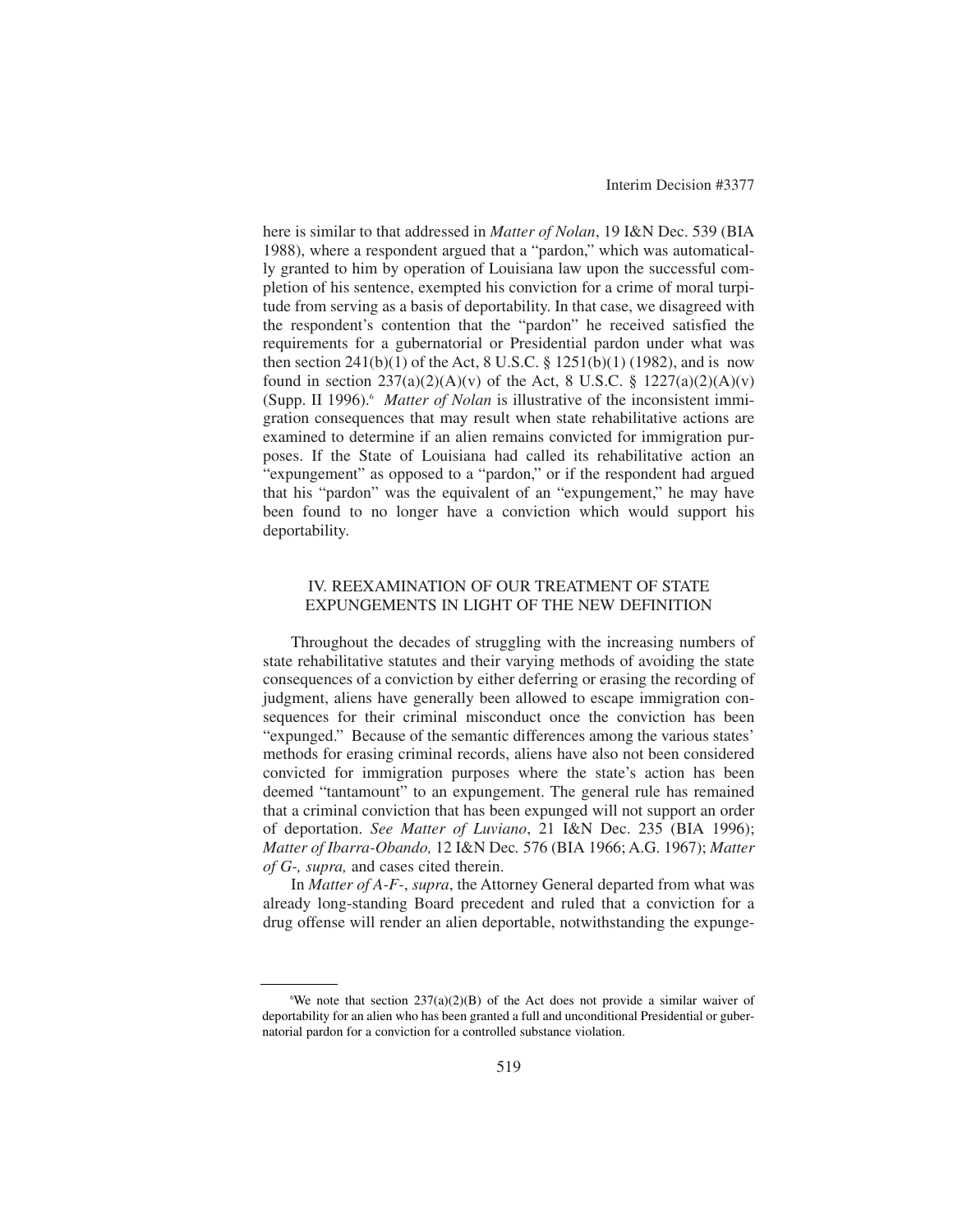ment of that conviction under a state rehabilitative statute. The Attorney General's reasoning in *Matter of A-F-* was that an alien's deportability should not be controlled by the "vagaries of state law." *Id.* at 446. The Attorney General stated:

I do not believe that the term "convicted" may be regarded as flexible enough to permit an alien to take advantage of a technical "expungent"[sic] which is the product of a state procedure wherein the merits of the conviction and its validity have no place. I believe that Congress intended the inquiry to stop at the point at which it is ascertained that there has been a conviction in the normal sense in which the term is used in Federal law.

*Id.* The Attorney General expressly limited his ruling in *Matter of A-F*to narcotics convictions. Shortly thereafter, the Attorney General in *Matter of G-, supra*, declined to extend the rule of *Matter of A-F-* to nonnarcotics cases, citing the absence of a congressional signpost pointing in the opposite direction. Accordingly, we have continued to apply *Matter of G-, supra*, as the controlling precedent in nonnarcotics cases. *See Matter of Luviano, supra; Matter of Ibarra-Obando, supra.*

Although the case before us concerns a narcotics "conviction," the expungement of which would not have defeated deportability under the rule of *Matter of A-F-*, the matter does not end there. In the intervening years, "exceptions" to the treatment of expunged drug convictions under the rule of *Matter of A-F-* have been administratively and judicially created. As we will discuss at greater length below, our decision in *Matter of Manrique, supra*, created such an exception for a first offender, such as this respondent, whose offense was for simple possession of a controlled substance, and who was the beneficiary of a state rehabilitative statute. To determine the continued viability of *Matter of Manrique*, we find it necessary to reconsider first, in light of the new definition at section  $101(a)(48)$  of the Act, the effect to be given to any state action, whether it is called setting aside, annulling, vacating, cancellation, expungement, dismissal, discharge, etc., of the conviction, proceedings, sentence, charge, or plea, that purports to erase the record of guilt of an offense pursuant to a state rehabilitative statute. We note that even before the passage of the IIRIRA, some members of this Board felt that reconsideration of the effect to be given to all state expungements in immigration proceedings was warranted. *See Matter of Luviano, supra* (Heilman, concurring, joined by Filppu and Cole; Hurwitz, dissenting, joined by Vacca).

In the wake of the IIRIRA, this examination can no longer be postponed. The body of case law and administrative rulings that sought to balance various policy interests and provide a uniform rule for when an alien is considered convicted for immigration purposes has now been superseded by Congress' enactment of the statutory definition set forth in section  $101(a)(48)(A)$  of the Act. Now that Congress has spoken on the matter of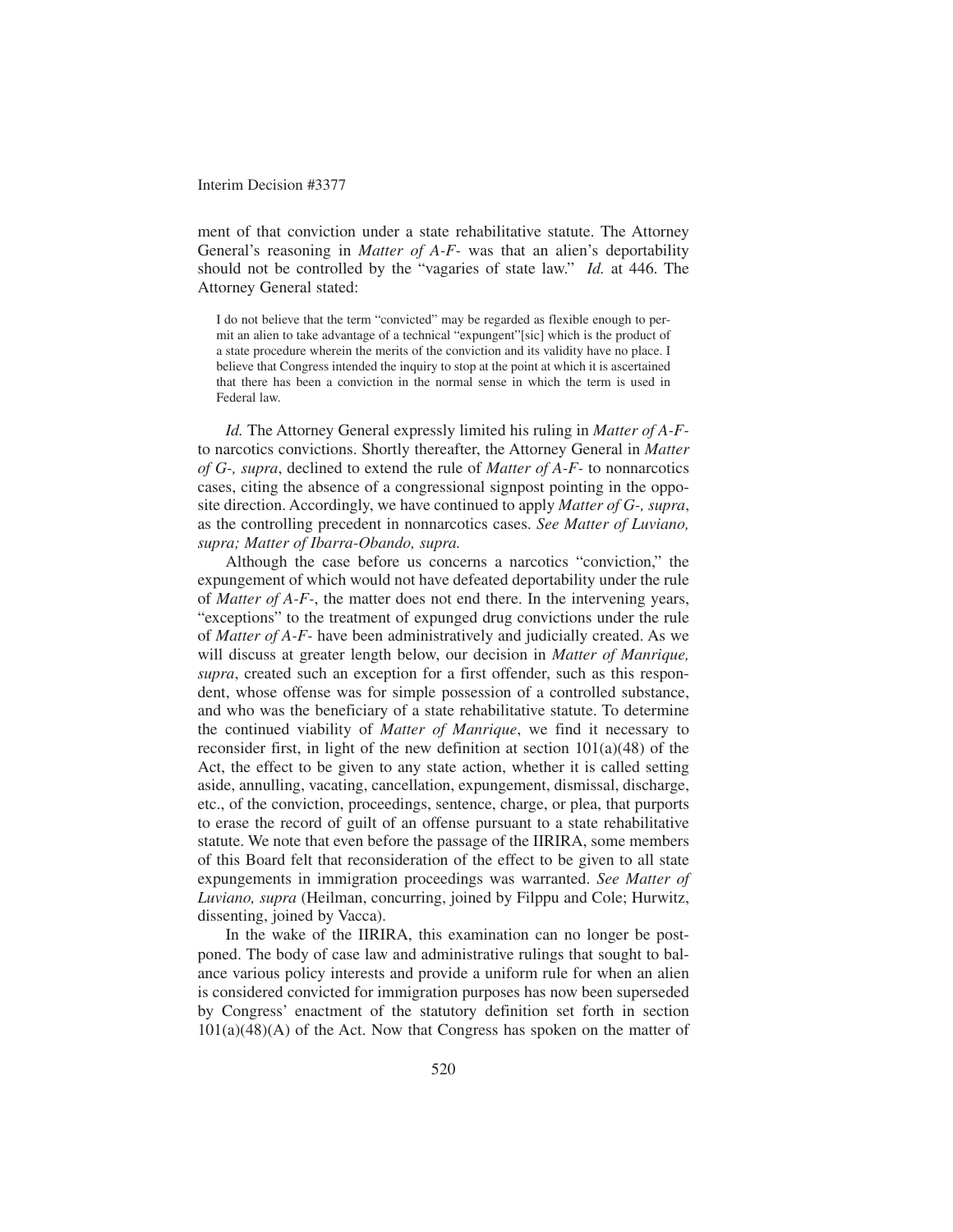what constitutes a conviction for immigration purposes, we must interpret the statutory definition in such a way that we give effect to the clearly expressed intent of Congress. *Chevron, U.S.A., Inc. v. Natural Resources Defense Council, Inc.*, 467 U.S. 837 (1984). In doing so, we "must look to the particular statutory language at issue, as well as the language and design of the statute as a whole." *K Mart Corp. v. Cartier, Inc.*, 486 U.S. 281, 291 (1988). To ensure that our interpretation is consistent with congressional intent, it is appropriate for us to further examine the legislative history of the statutory definition. *See Matter of Punu, supra*.

The Joint Explanatory Statement clarifies Congress' intent that, under the new definition, an alien is considered convicted upon "the original finding or confession of guilt" *even* in a state where further proceedings addressing the alien's guilt or innocence of the original charge would be required before the state would consider him convicted. Joint Explanatory Statement, *supra*, at 224. We thus have a clear indication that Congress intends that the determination of whether an alien is convicted for immigration purposes be fixed at the time of the original determination of guilt, coupled with the imposition of some punishment. Under the statutory definition, an alien for whom entry of judgment has been deferred may be found convicted for immigration purposes despite the fact that the state in which his proceedings were held has never considered him convicted. It simply would defy logic for us, in a case concerning a conviction in a state which effects rehabilitation through the technical erasure of the record of conviction, to provide greater deference to that state's determination that a conviction no longer exists. Under either scenario, the state has decided that it does not consider the individual convicted based on the application of a rehabilitative statute.

We find that the language of the statutory definition and its legislative history provide clear direction that this Board and the federal courts are not to look to the various state rehabilitative statutes to determine whether a conviction exists for immigration purposes. Congress clearly does not intend that there be different immigration consequences accorded to criminals fortunate enough to violate the law in a state where rehabilitation is achieved through the expungement of records evidencing what would otherwise be considered a conviction under section  $101(a)(48)(A)$ , rather than in a state where the procedure achieves the same objective simply through deferral of judgment.

It could be argued that, as the third prong of *Ozkok* dealt only with the nature of state procedures convened upon a violation of probation, Congress' elimination of that prong has no bearing on the effectiveness of an expungement for immigration purposes. However, such an approach would ignore the clear message from Congress that the "original finding or confession of guilt is sufficient to establish a 'conviction' for purposes of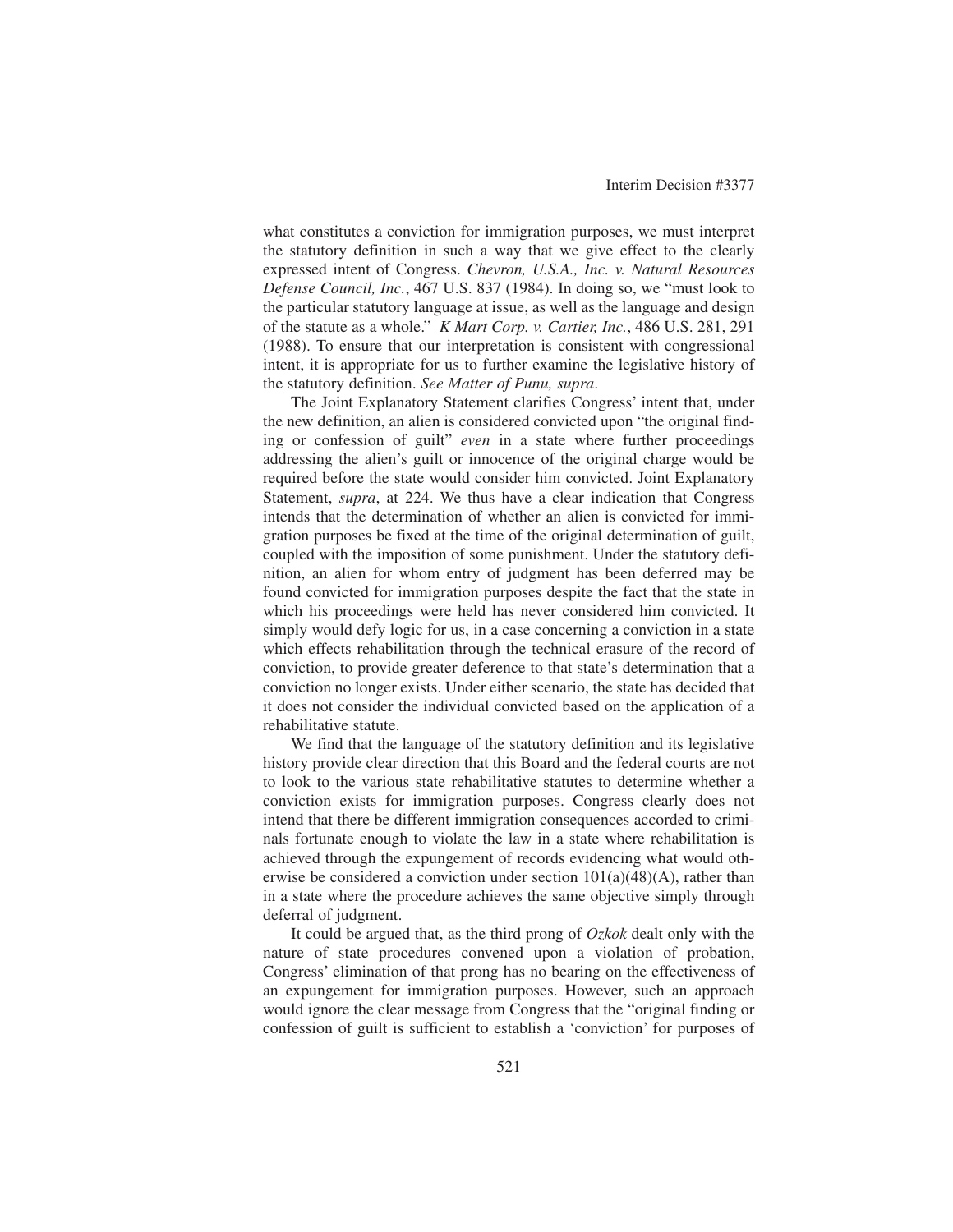the immigration laws."7 Joint Explanatory Statement, *supra*, at 224. By providing a legislative definition applicable to all aliens regardless of the jurisdiction in which they have been charged, Congress has approved the federal approach taken in *Ozkok*, but has gone even further than *Ozkok* by eliminating the one prong of our former definition which required an examination of how a specific state structured its rehabilitative statute. An approach in which we would continue to recognize a state expungement, by whatever name a state chooses to call it, as eliminating a conviction for immigration purposes would be inconsistent with both Congress' focus on the original determination of guilt and on its clear desire to implement a uniform federal approach.

If we were to continue to give effect to state expungements, we would be forced to examine the vagaries of each state's statute to determine if the original determination of guilt survived for some purposes, or whether it was a complete expungement. We do not believe that Congress intends for the existence of a "conviction" to depend on whether or not an individual state would give continuing effect to the original determination of guilt for such purposes as approval or revocation of business or professional licenses, weapons permits, etc. The United States Court of Appeals for the Ninth Circuit has previously criticized such an approach when applying federal law. *See generally United States v. Bergeman*, 592 F.2d 533 (9th Cir. 1979). The result of such an approach would be different treatment, based solely on where the offense occurred, of aliens guilty of the same misconduct, a result which was also expressly disapproved by the Ninth Circuit in *Garberding v. INS*, 30 F.3d 1187 (9th Cir. 1994). We agree with the Ninth Circuit's reasoning in *Garberding* that the focus should be on the alien's misconduct rather than the breadth of a state's rehabilitative statute. *Id.* at 1191.

Moreover, when Congress has intended for state law to control in defining when a conviction exists for a federal purpose, it has expressly said so. To clarify its intent regarding whether state expungements should be recognized for the purposes of applying its federal gun control laws, it passed the Firearm Owners' Protection Act, Pub. L. No. 99-308, 100 Stat. 449 (1986), in which it clearly provided that for purposes of that statute a "conviction" should be defined under the law of the state where the offense occurred. *See generally United States v. Bergeman, supra*. <sup>8</sup> By

<sup>7</sup> In effect, the new definition is consistent with the Attorney General's earlier understanding of congressional intent in *Matter of A-F-, supra*, where he found the proper focus to be on the original determination of guilt, rather than on a subsequent state rehabilitative action technically erasing that determination without addressing the merits of the conviction. Of course, the new definition defines "conviction" for all purposes under the Act and is not limited, as was the decision in *Matter of A-F-*, to narcotics convictions. *See Matter of G-, supra*.

<sup>8</sup> In *Bergeman*, the Ninth Circuit stated that, while a state expungement statute could determine the status of a conviction for purposes of state law, it could not "'"rewrite histo-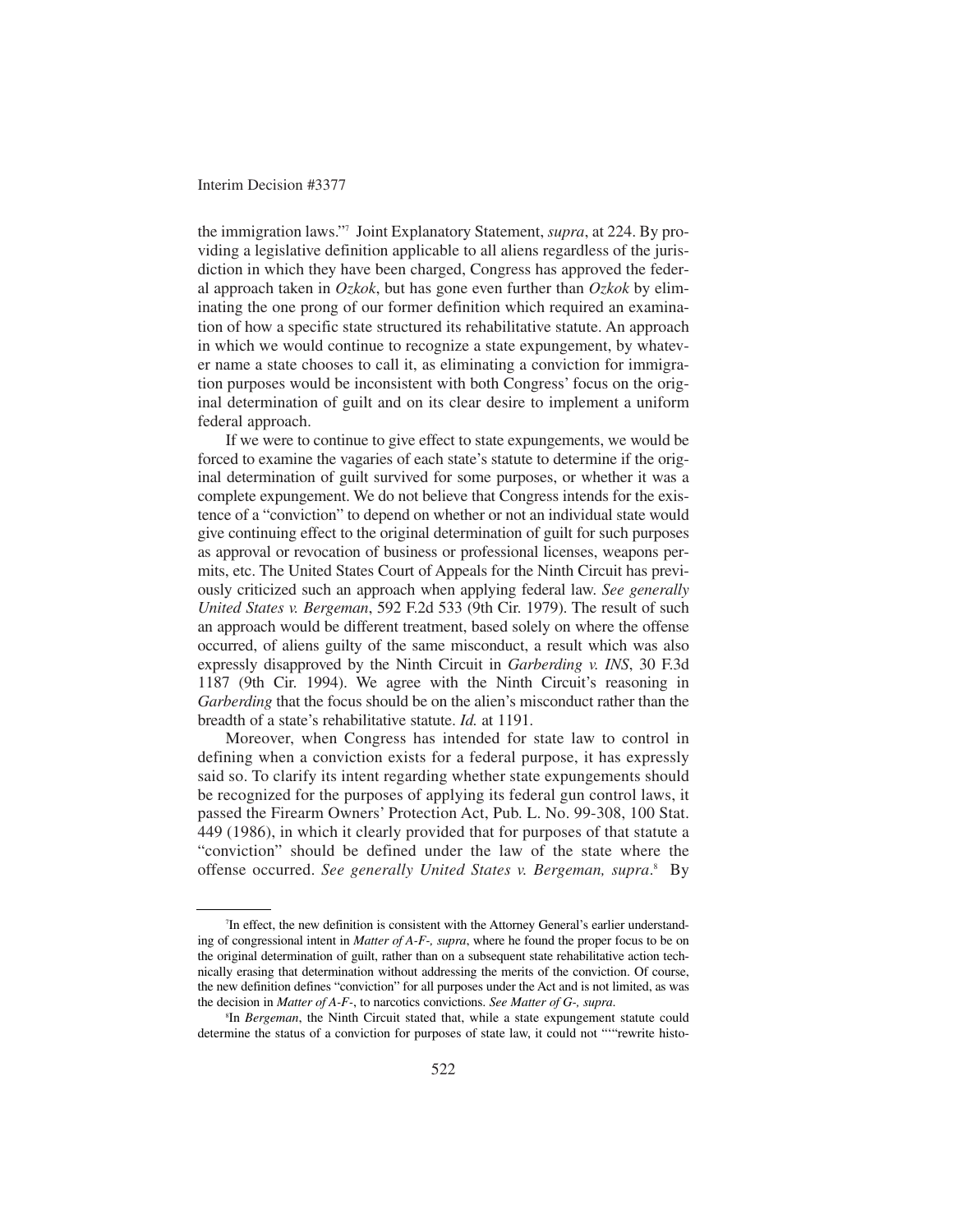providing the federal definition at section 101(a)(48) of the Act, Congress has most decidedly taken the opposite approach to defining a conviction for immigration purposes.

We also find it significant that, under the new definition, an alien is considered convicted for immigration purposes despite the fact that further proceedings addressing the merits of the original charge might be required before the state would consider him convicted. It would be incongruous for us to interpret the definition to allow an alien, who during the entire period of his probation would have been considered convicted for immigration purposes, to be relieved of the immigration consequences of his misconduct as of the date of a subsequent rehabilitative state action having absolutely no relation to the merits of the charge. Congress has focused on the original determination of guilt and has expressed clear disinterest regarding subsequent state rehabilitative measures. We therefore interpret the new definition to provide that an alien is considered convicted for immigration purposes upon the initial satisfaction of the requirements of section  $101(a)(48)(A)$  of the Act, and that he remains convicted notwithstanding a subsequent state action purporting to erase all evidence of the original determination of guilt through a rehabilitative procedure.

Our decision is limited to those circumstances where an alien has been the beneficiary of a state rehabilitative statute which purports to erase the record of guilt. It does not address the situation where the alien has had his or her conviction vacated by a state court on direct appeal, wherein the court determines that vacation of the conviction is warranted on the merits, or on grounds relating to a violation of a fundamental statutory or constitutional right in the underlying criminal proceedings. We also do not reach the issue of the effect of noncollateral challenges to a conviction on these grounds that are pending in state court while an alien is in deportation proceedings.

ry"'" for the purposes of administering federal law. *United States v. Bergeman*, supra, at 536 (quoting *Hyland v. Fukuda*, 580 F.2d 977, 981 (9th Cir. 1978) (quoting *United States v. Potts*, 528 F.2d 883, 887 (9th Cir. 1975) (Sneed, J., concurring in result))). The Supreme Court subsequently approved a similar approach in *Dickerson v. New Banner Institute, Inc.*, 460 U.S. 103 (1983), a case which, like *Bergeman,* examined whether a conviction existed for purposes of federal gun control laws. Congress disagreed with the Supreme Court's decision in *Dickerson*, however, and responded by amending the federal gun control statute to provide that, for purposes of that statute, "conviction" should be defined under the law where the offense occurred. *See* Firearm Owners' Protection Act. However, *Dickerson* is still cited as authority for the general proposition that federal law governs in the application of federal statutes, absent plain language to the contrary. *See United States v. Cuevas*, 75 F.3d 778 (1st Cir. 1996); *Yanez-Popp v. United States INS, supra*.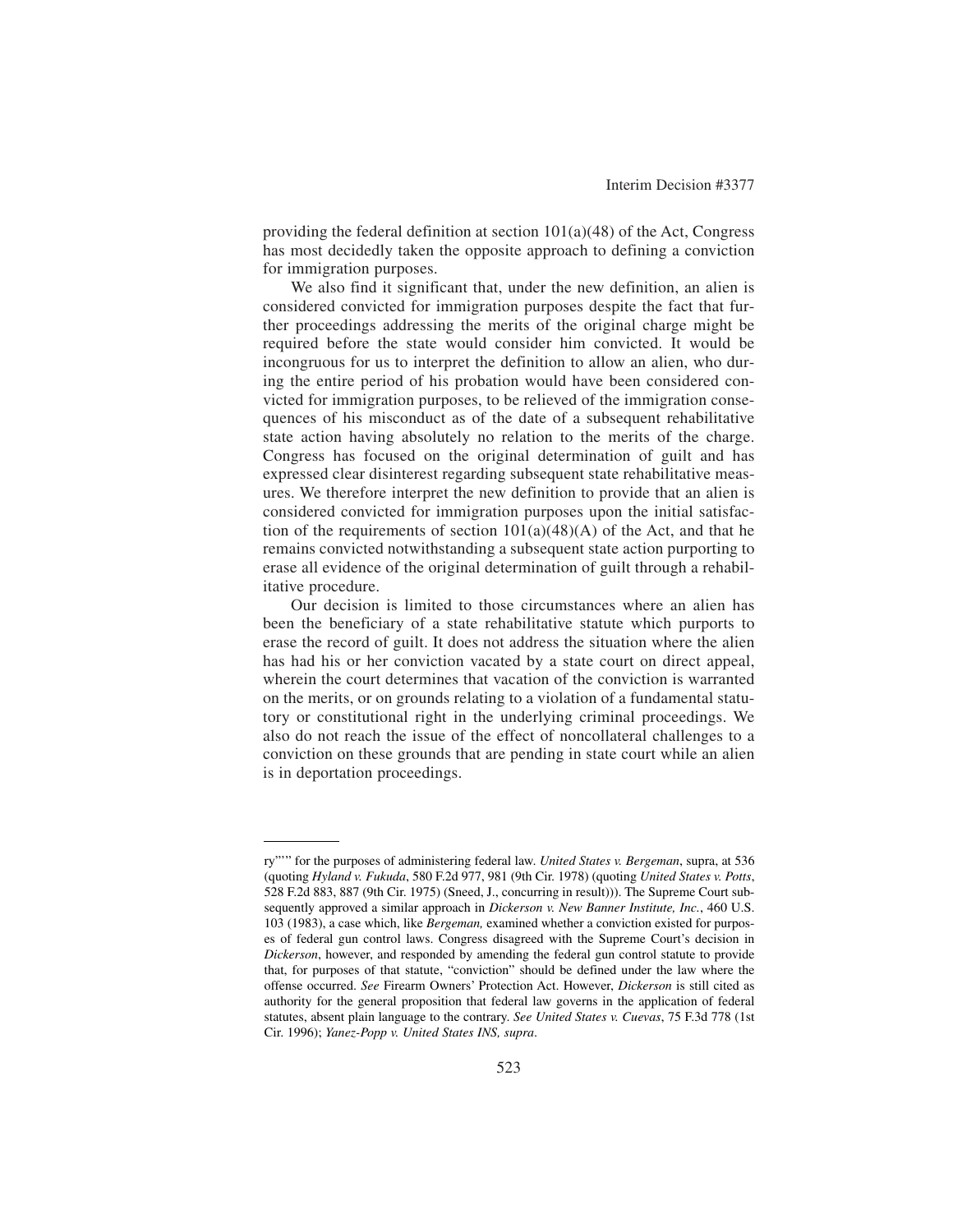## V. THE CONTINUING VIABILITY OF OUR DECISION IN MATTER OF MANRIQUE IN LIGHT OF RECENT AMENDMENTS TO THE ACT

We conclude that Congress did not intend for the various state rehabilitative measures designed to avoid or erase the stigma of a conviction to be considered in determining whether an alien has been convicted for purposes of applying the immigration laws. We must therefore reconsider our decision in *Matter of Manrique, supra*, which provided that first offenders guilty of simple possession offenses may escape the immigration consequences of their conviction based on their having been the beneficiary of such a state rehabilitative action.

In *Matter of Manrique* we extended the policy of leniency toward first time drug offenders provided in the federal first offender statute at 18 U.S.C. § 3607(a) (1988) to aliens prosecuted under state law upon a demonstration of the following criteria:

(1) The alien is a first offender, i.e., he has not previously been convicted of violating any federal or state law relating to controlled substances.

(2) The alien has pled to or been found guilty of the offense of simple possession of a controlled substance.

(3) The alien has not previously been accorded first offender treatment under any law.

(4) The court has entered an order pursuant to a state rehabilitative statute under which the alien's criminal proceedings have been deferred pending successful completion of probation or the proceedings have been or will be dismissed after probation.

### *Matter of Manrique, supra*, at 16.

There is no issue in this case regarding this respondent's satisfaction of each of the four *Manrique* requirements. However, as Congress has now removed state rehabilitative actions as a factor in determining whether an alien is considered convicted for immigration purposes, this respondent's satisfaction of the fourth *Manrique* requirement should be given no effect in determining his deportability.<sup>9</sup> Accordingly, we must decide whether our decision in *Matter of Manrique* has any continuing viability in light of the approach Congress has taken in the IIRIRA toward aliens guilty of criminal misconduct.

The parties provided briefs on this issue upon our request. The respondent, through counsel, takes the position that it cannot be determined from

<sup>9</sup> As was the case in *Matter of Manrique*, we are presented here with an alien who has been accorded rehabilitative treatment under a state statute. We will leave the question of the effect to be given in immigration proceedings to first offender treatment accorded to an alien under 18 U.S.C. § 3607 by a federal court to a case when that issue is directly presented.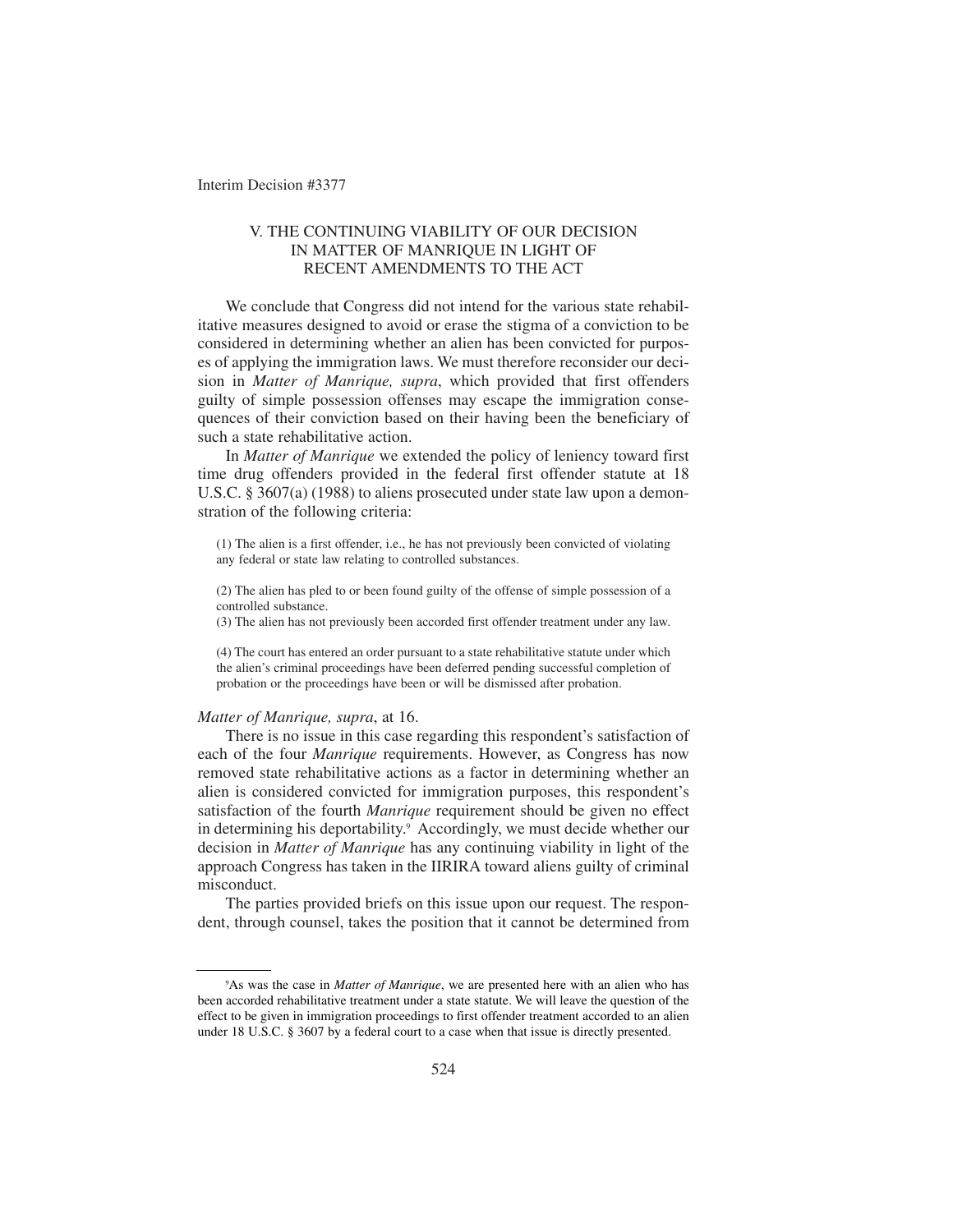the legislative history of section 322 of the IIRIRA that Congress has specifically abrogated the holding in *Manrique,* but argues that even if the new definition of "conviction" overrules *Manrique,* the respondent is not deportable because his conviction has already been vacated. The Immigration and Naturalization Service contends that the administratively created rulings defining "conviction" for immigration purposes, including our decision in *Manrique* exempting aliens who would be eligible for first offender treatment under 18 U.S.C. § 3607 from that definition, have been expressly overturned by the new statutory definition of "conviction."

The special treatment accorded in *Matter of Manrique* to first offender aliens who have been the beneficiaries of a state rehabilitative statute did not arise from a statutory provision within the Act. Rather, *Matter of Manrique* evolved from a series of decisions in which several federal courts of appeals, the Attorney General, and this Board, in the absence of specific direction from Congress as to the effect to be given to state rehabilitative actions, have addressed the immigration consequences of drug convictions based on interpretations of competing congressional policies. As background, we will summarize how we arrived at the holding in *Matter of Manrique*.

As we have discussed, *Matter of A-F-, supra*, represented a departure from long-standing precedent holding that deportability could not be established by a conviction that had been expunged under a state statute. The Attorney General reasoned in *Matter of A-F-* that the progressive strengthening of the deportation laws relating to drug offenses and other relevant statutory changes demonstrated a strong congressional policy that was inconsistent with giving effect to state expungement provisions in drug cases. A drug offender was thus considered to be convicted for immigration purposes, despite having been the beneficiary of a state rehabilitative statute that expunged his or her conviction.

However, many years later, the First Circuit found a competing federal policy evidenced in the Federal Youth Corrections Act, ch. 1115, §2, 64 Stat. 1086 (1950) (codified at 18 U.S.C. §§ 5005-5026),<sup>10</sup> which provided juvenile offenders the chance to make a fresh start following their violations of the law. *Mestre Morera v. United States INS*, 462 F.2d 1030 (1st Cir. 1972). In *Matter of Zingis*, 14 I&N Dec. 621 (BIA 1974), we agreed with the First Circuit that convictions set aside pursuant to the Federal Youth Corrections Act could not support a finding of deportability. We then extended this rule, upon a motion by the Service, to juvenile drug offenders convicted under a comparable state law. *Matter of Andrade*, 14 I&N Dec. 651 (BIA 1974).

<sup>&</sup>lt;sup>10</sup>The Federal Youth Corrections Act was repealed, effective October 12, 1984, by the Comprehensive Crime Control Act of 1984, Pub. L. No. 98-473, tit. II, §§ 218(a)(8), 235(a)(1)(A), 98 Stat. 1837, 2027, 2031.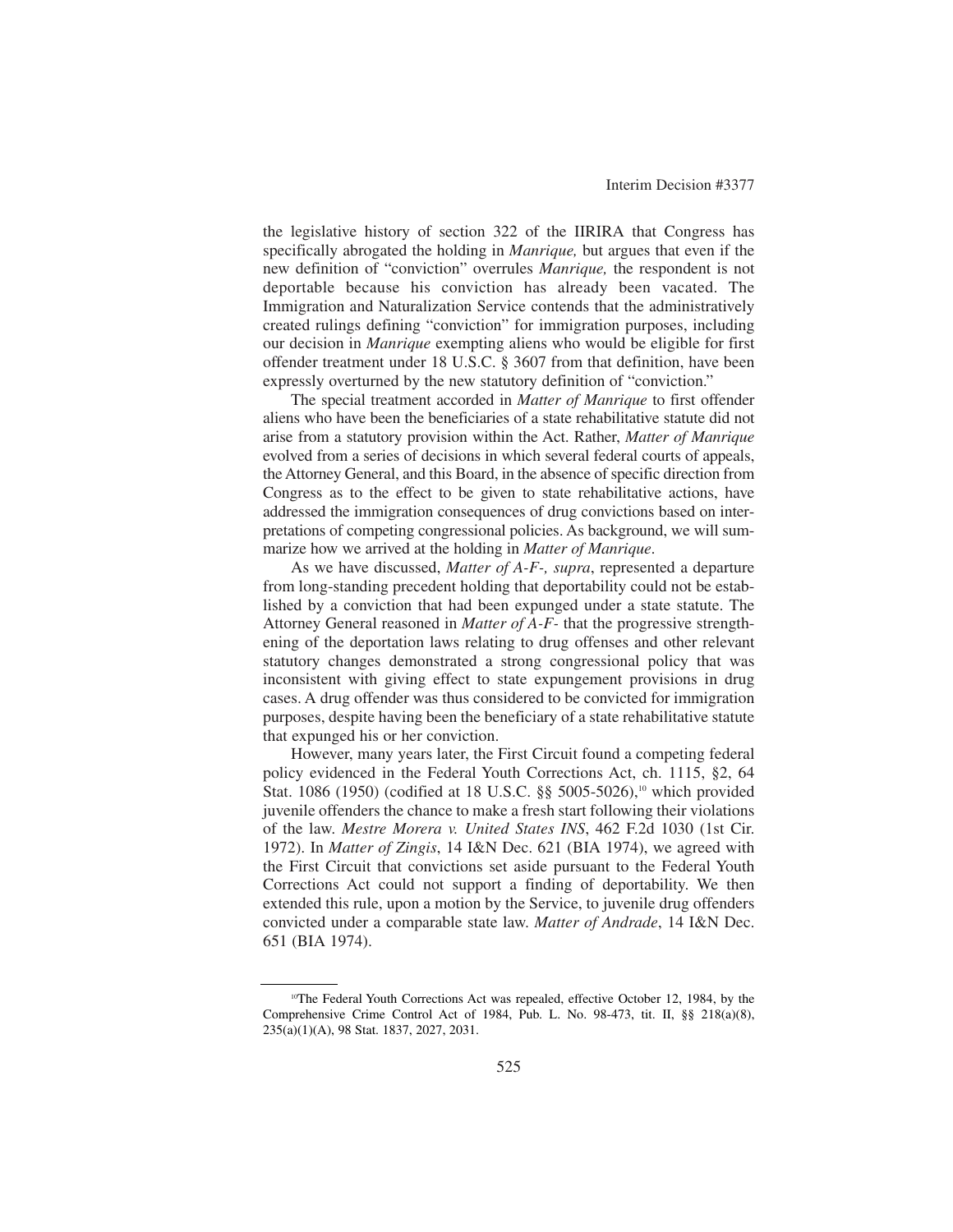In *Matter of Werk*, 16 I&N Dec. 234 (BIA 1977), we agreed with the Service's position that the federal first offender statute is for first offenders the equivalent of the Federal Youth Corrections Act, and we held that a drug conviction "expunged" under a state counterpart of the federal first offender statute may not be used as a basis for deportability. *See also Matter of Kaneda*, 16 I&N Dec. 677 (BIA 1979); *Matter of Haddad*, 16 I&N Dec. 253 (BIA 1977). However, in *Matter of Deris*, 20 I&N Dec. 5 (BIA 1989), we interpreted the terms "equivalent" and "counterpart" narrowly, holding that drug offenders who were provided rehabilitative treatment under state statutes that are broader in scope than the federal first offender statute would not be relieved of the immigration consequences of their misconduct, despite their first offender treatment under the state law.

In *Garberding v. INS*, *supra*, the Ninth Circuit rejected the narrow approach we had taken in *Matter of Deris, supra*, citing due process grounds. The Ninth Circuit found no rational basis for treating aliens who have committed their drug offense in a jurisdiction whose rehabilitative statute mirrored the federal first statute differently from those subject to a statute with broader application.

In light of the Ninth Circuit's decision in *Garberding,* we reexamined our position on this issue and held that the policy of leniency shown toward first offenders under the federal first offender statute would uniformly be accorded to aliens who were the beneficiaries of a state rehabilitative statute regardless of how closely that statute was aligned with the federal law, so long as each of the four enumerated elements was satisfied. *Matter of Manrique, supra*, at 64. If our decision in *Manrique* were to stand, this respondent's conviction could not be used as the basis for his deportation.<sup>11</sup>

It cannot be forgotten that *Manrique* and its predecessors were all decided in the absence of any indication from Congress as to whether a state rehabilitative action should be given any effect in immigration proceedings. By providing a federal definition for what shall constitute a conviction for

<sup>11</sup>We note that if the respondent had been prosecuted in a federal court, he would not have been eligible for "expungement" of his records as contemplated under 18 U.S.C. § 3607(c) because he was not under the age of 21 when he committed the crime. *See Paredes-Urrestarazu v. United States INS*, 36 F.3d 801 (9th Cir. 1994) (holding that notwithstanding expungement under a California statute, arrest records that would not have been expunged under the federal first offender statute because of the alien's age at the time of the offense could still be considered in determining whether a favorable exercise of discretion was warranted). Rather, this respondent would have fallen within the parameters of § 3607(a) and would have benefitted from a final disposition of his case *without the entry of a judgment of conviction*. As provided in § 3607(b), the effect under either subsection is that the action is not to be considered a conviction "for the purpose of a disqualification or a disability imposed by law upon conviction of a crime, or for any other purpose." Hence, neither the federal first offender statute nor *Manrique* required final "expungement" before the subject of proceedings could enjoy the benefits of first offender treatment.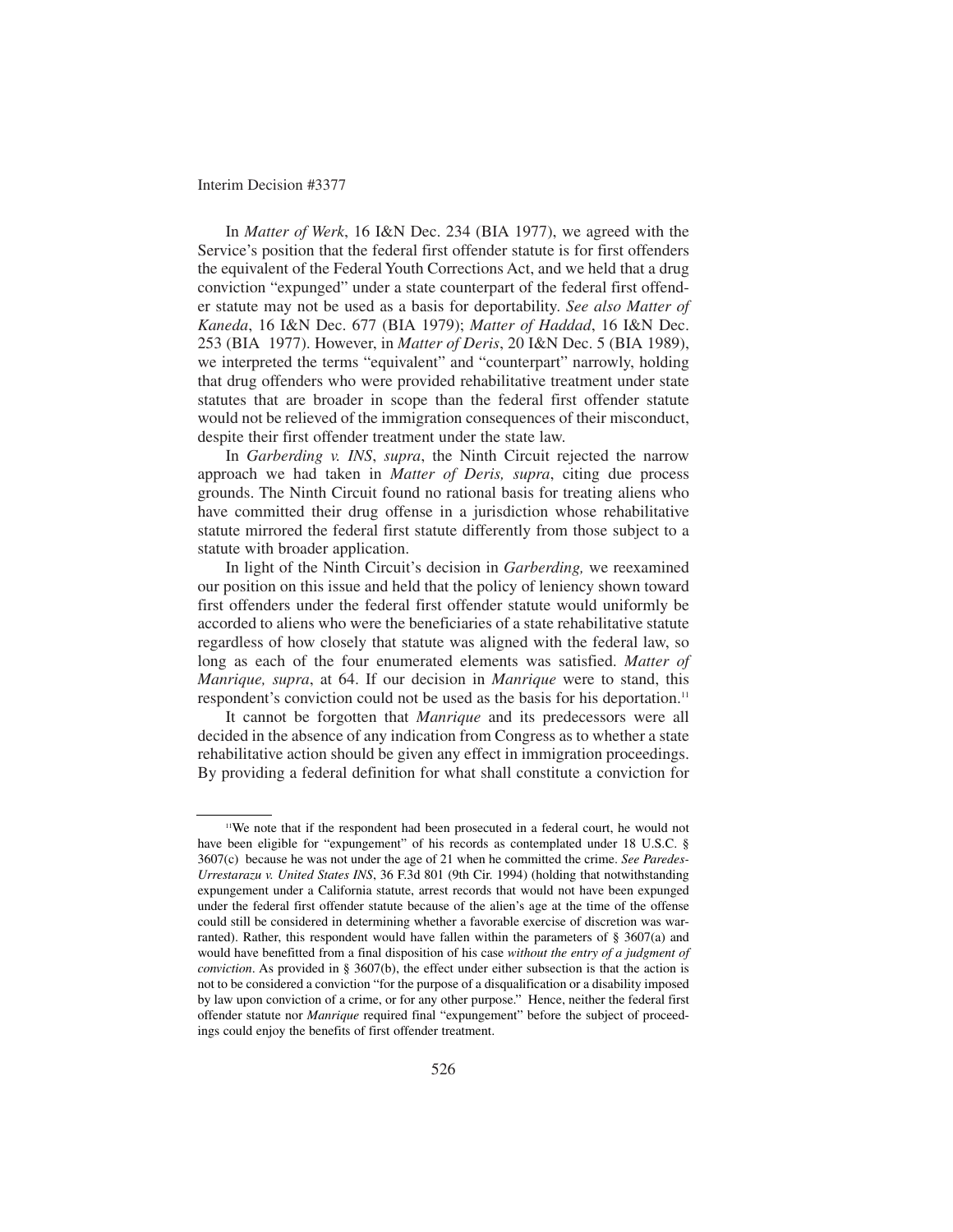immigration purposes, Congress has now spoken on this issue. In interpreting this definition, we have determined that a state action that purports to abrogate what would otherwise be considered a conviction, as the result of the application of a state rehabilitative statute, rather than as the result of a procedure that vacates a conviction on the merits or on grounds relating to a statutory or constitutional violation, has no effect in determining whether an alien has been convicted for immigration purposes.

With the statutory definition of conviction in place, the prior case law and administrative rulings that attempted to reconcile the competing federal policies discussed in *Matter of A-F-, supra*, and *Matter of Werk*, *supra*, and its progeny are no longer controlling. Congress has stated what a conviction is for immigration purposes, and it has not provided any exception for aliens who have been accorded rehabilitative treatment under state law. While it was within the authority of this Board and the federal courts to craft exceptions to administratively created definitions of conviction, to continue to apply a policy exception providing federal first offender treatment to certain drug offenders who have received state rehabilitative treatment, in the face of the definition provided by Congress, would be tantamount to creating a new form of relief that is not provided for in the Act. This we cannot do.

We must presume that Congress is aware of the administrative exception to deportability for a controlled substance conviction that we created in *Manrique,* as well as its own treatment of first offenders under 18 U.S.C. § 3607. Yet Congress failed to provide any exception in section  $101(a)(48)$  of the Act to exempt first offenders determined to be guilty of simple possession of a controlled substance from being considered "convicted" under the Act. Furthermore, despite the expansive sweep of the new legislation affecting criminal aliens, Congress did not amend section  $237(a)(2)(B)(i)$  (formerly section  $241(a)(2)(B)(i)$ ) to forgive any drug offense other than the previously stated exception for a single offense of possession for personal use of 30 grams or less of marijuana. If Congress wished to exempt any other drug convictions as a basis of deportability, it would have done so in the course of such sweeping amendments to the Act.

We also note that the expansive definition in section  $101(a)(48)(A)$  of the Act is consistent with the prevailing congressional policy of strict treatment toward criminal aliens in deportation proceedings. Congress may condition the status of an alien upon the absence of a "conviction" as it chooses to define that term. *See Molina v. INS, supra*, at 19. In *Coronado-Durazo v. INS*, 123 F.3d 1322, 1326 (9th Cir. 1997), the Ninth Circuit pointed out that Congress has "clearly spoken against aliens who abuse the hospitality of the United States by committing drug related crimes." For example, recent legislation has denied judicial review to aliens who have committed a controlled substance offense and has eliminated the availability of section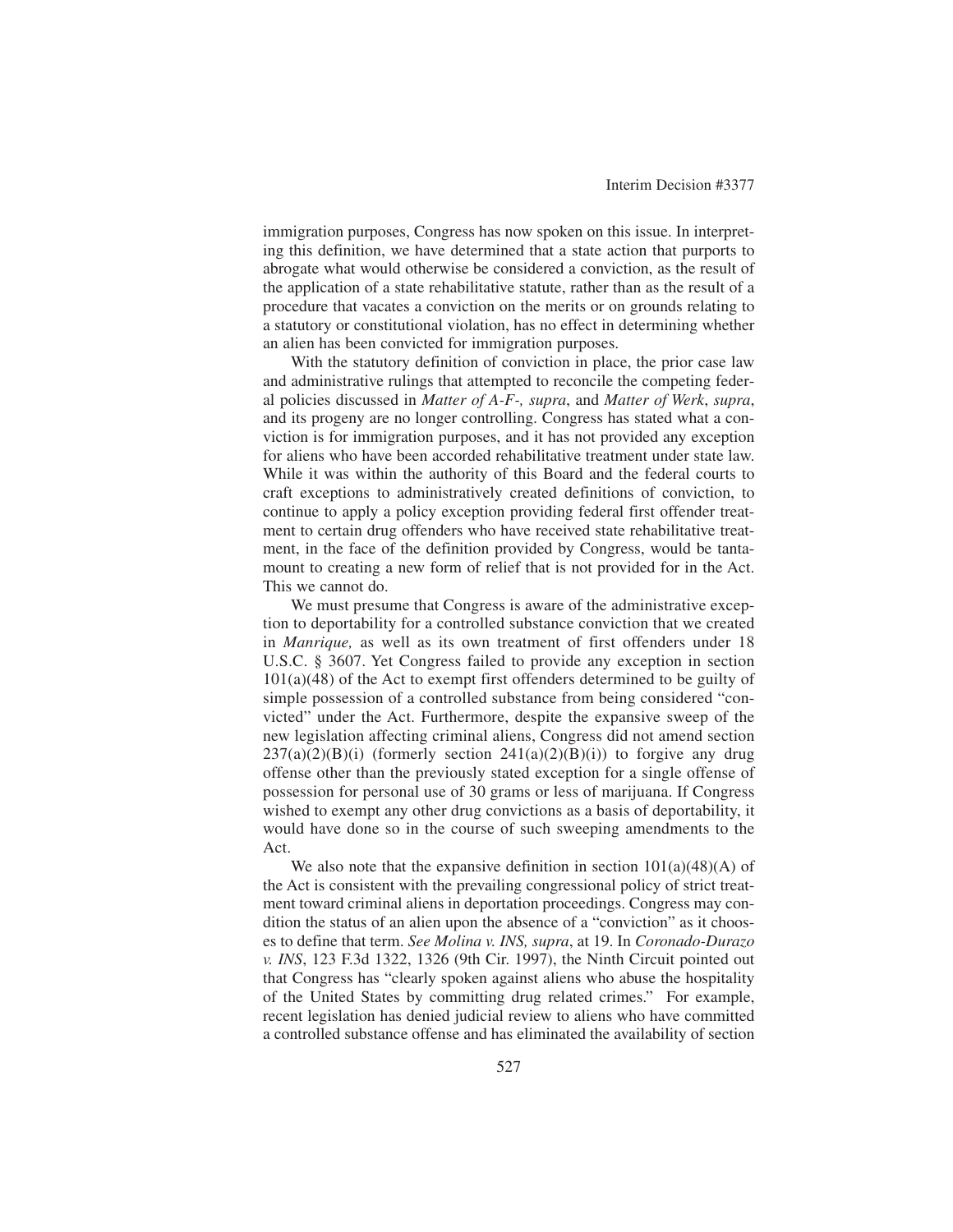212(c) relief to those who have been convicted of controlled substance violations. *See* Antiterrorism and Effective Death Penalty Act of 1996, Pub. L. No. 104-132, §§ 440(a), (d), 110 Stat. 1213-14 ("AEDPA"); *see also Coronado-Durazo v. INS, supra; Ayala-Chavez v. INS*, 944 F.2d 638, 641 (9th Cir. 1991).

We find no evidence in Congress' recent enactments that it intends to accord special treatment in the application of its immigration laws to firsttime drug offenders who have been accorded rehabilitative treatment under a state law. Congress has chosen, consistent with other new provisions in the immigration laws reflecting a strict policy toward criminal aliens, to define the term "conviction," "*with respect to an alien*," to encompass actions which would not generally be considered convictions. We recognize that failing to give effect to state expungements or other state rehabilitative measures in immigration proceedings will necessarily result in unequal treatment of aliens and citizens. An alien who has been the beneficiary of a state rehabilitative statute may continue to be subject to a severe consequence for his misconduct, that of deportation from this country; whereas a citizen accorded similar rehabilitative treatment after the same misconduct may be able to avoid any further consequences of his conviction. However, section 101(a)(48) of the Act does not impose a more severe standard of *conduct* on aliens than is imposed on citizens of our country. The conduct this respondent has admitted would be a violation of the controlled substance statute for aliens and citizens alike. An alien is subject to additional *consequences* as a result of this misconduct. However, the different treatment of aliens seeking the hospitality of our country is precisely the subject of the body of laws codified in the Immigration and Nationality Act.

We find no room in the present statutory scheme for recognizing state rehabilitative actions in the context of immigration proceedings, or otherwise applying a first offender exception to the definition of "conviction" to an alien who has been the subject of such an action. State rehabilitative actions which do not vacate a conviction on the merits or on any ground related to the violation of a statutory or constitutional right in the underlying criminal proceeding are of no effect in determining whether an alien is considered convicted for immigration purposes. We conclude that *Matter of Manrique, supra*, and its predecessors, which sought to balance conflicting policy interests in the absence of direction from Congress as to when an alien is considered to be convicted for immigration purposes, have been superseded by section  $101(a)(48)(A)$  of the Act. Accordingly, we find that this respondent was convicted within the meaning of section  $101(a)(48)(A)$ of the Act upon his guilty plea and the imposition of punishment. We further find that he remains convicted despite the state court's rehabilitative action and that he is therefore deportable under section  $241(a)(2)(B)(i)$  of the Act.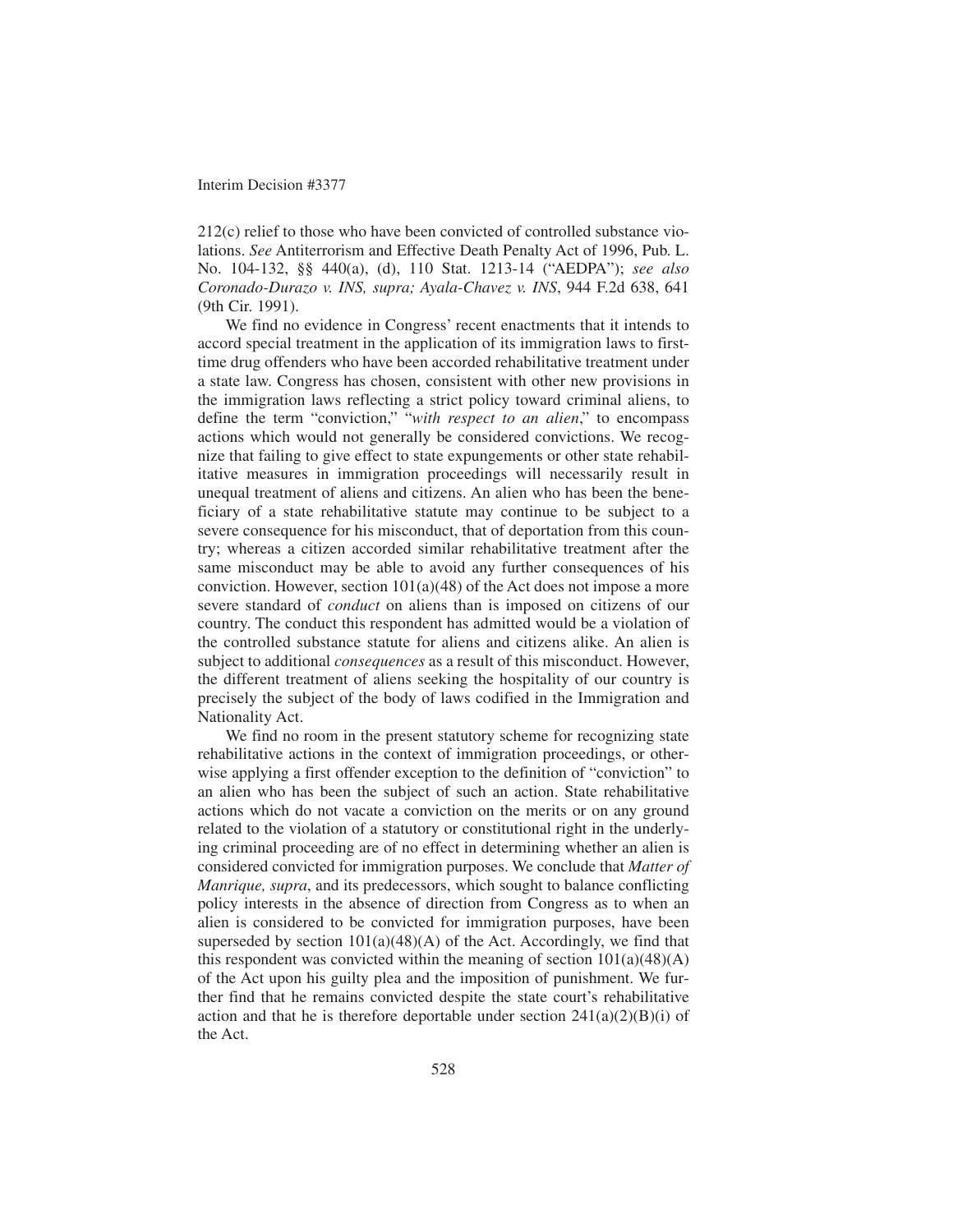### VI. ELIGIBILITY FOR SECTION 212(c) RELIEF

Having determined that the respondent is deportable, we turn to the question of his eligibility for relief under section 212(c) of the Act. The respondent argues that the Immigration Judge erred in calculating the period he had maintained lawful unrelinquished domicile. However, even if the domicile requirement had been met, recent amendments to the Act have made the respondent ineligible for a section 212(c) waiver. The AEDPA was signed by the President during the pendency of this appeal. Section 440(d) of the AEDPA amended section 212(c) of the Act by eliminating the availability of a waiver to aliens who are deportable by reason of having been convicted of criminal offenses, such as this respondent's, that fall within the parameters of section  $241(a)(2)(B)$  of the Act. The Attorney General has issued a decision applying the amendment to cases pending before this Board on the date that the AEDPA was signed into law.12 *Matter of Soriano*, 21 I&N Dec. 516 (BIA 1996, A.G. 1997). We have determined that the respondent is deportable because he has a "conviction" for a controlled substance violation, as that term is defined for immigration purposes. His conviction also bars him from relief from deportation under section 212(c). Accordingly, the appeal will be dismissed.

**ORDER:** The appeal is dismissed.

Board Member Anthony C. Moscato did not participate in the decision in this case.

*CONCURRING AND DISSENTING OPINION:* Gustavo D. Villageliu, Board Member, in which Paul W. Schmidt, Chairman; Lory Diana Rosenberg and John Guendelsberger, Board Members, joined

I respectfully concur in part and dissent in part from the majority's decision.

I agree with the majority's decision that the definition of a "conviction," as expressed in section  $101(a)(48)(A)$  of the Immigration and Nationality Act, 8 U.S.C. § 1101(a)(48)(A) (Supp. II 1996), covers convictions that have been technically withheld or deferred pursuant to a rehabilitative statute. Section 101(a)(48)(A) of the Act; Illegal Immigration Reform and Immigrant Responsibility Act of 1996, Division C of Pub. L. No. 104-208, § 322, 110 Stat. 3009-546, 3009-628 ("IIRIRA"). However, I disagree with

<sup>&</sup>lt;sup>12</sup>We note that the Attorney General's directive that proceedings be reopened upon petition by the respondent for the limited purpose of allowing an alien to contest deportability is inapplicable to these proceedings, as this respondent has contested deportability before the Immigration Judge and on appeal.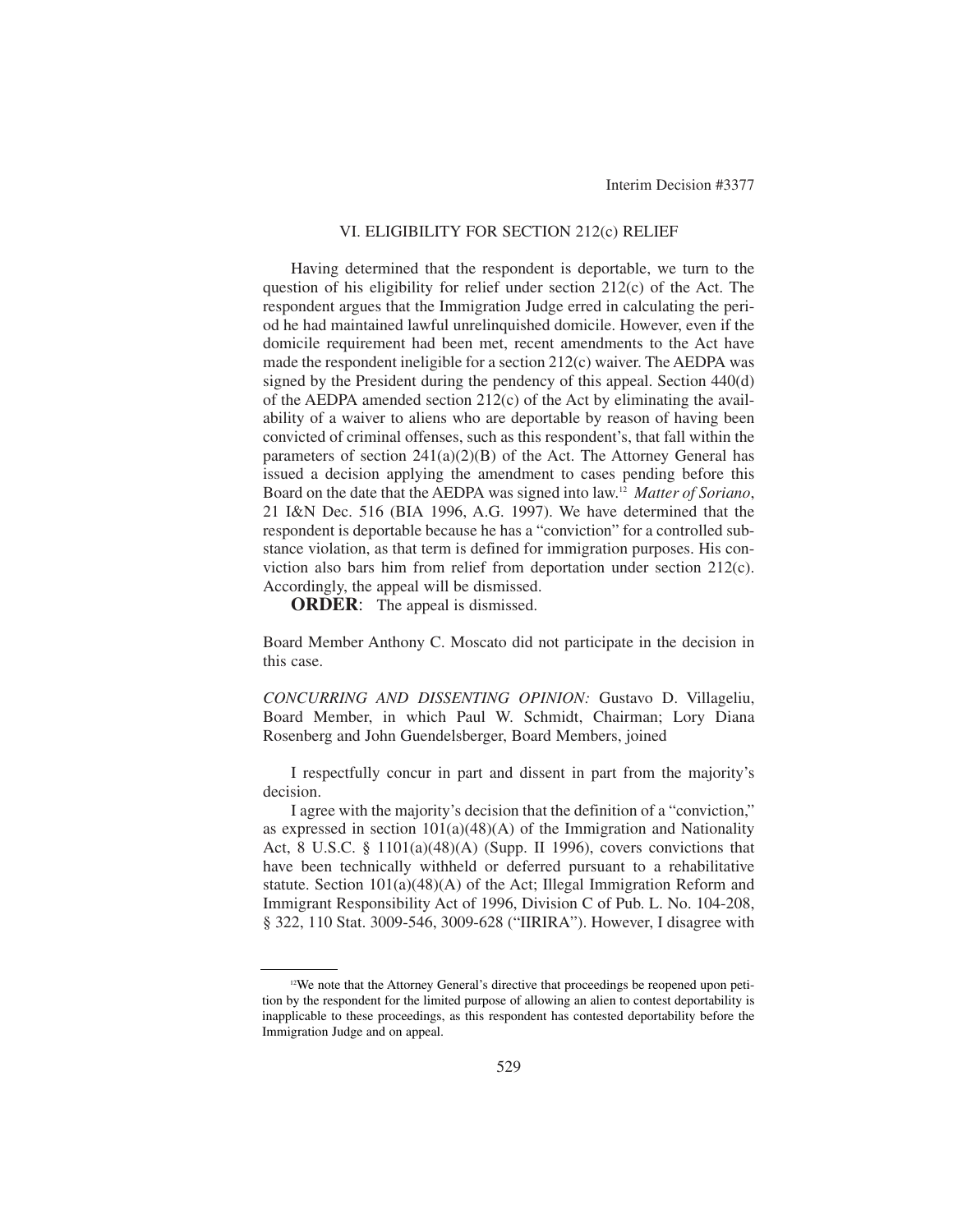the majority's dicta that the scope of section  $101(a)(48)(A)$  of the Act is also designed to cover all convictions that have been either vacated or expunged. My disagreement with the majority stems from the express, legislative history of section  $101(a)(48)(A)$ , which does not evince any congressional intent to alter the way this Board has treated vacated convictions or nonnarcotics convictions that have been expunged pursuant to section 1203.4 of the California Penal Code. *See Matter of Luviano*, 21 I&N Dec. 235 (BIA 1996); *Matter of Sirhan*, 13 I&N Dec. 592 (BIA 1970). In my opinion, the majority's broad construction of section  $101(a)(48)(A)$  is without a sound basis and leads to a result that is far beyond the express intent of Congress.

### I. LEGISLATIVE HISTORY OF SECTION 101(a)(48)(A) OF THE ACT

The majority's conclusion and reasoning for which it found "clear direction" and "a clear indication that Congress intends that the determination of whether an alien is convicted for immigration purposes be fixed at the time of the original determination of guilt, coupled with the imposition of some punishment" is unconvincing. *Matter of Roldan*, 21 I&N Dec. 512, at 521 (BIA 1999). It is clear from the legislative history of section  $101(a)(48)(A)$  that it was primarily designed to address Congress' disenchantment with our definition of a conviction under *Matter of Ozkok*, 19 I&N Dec. 546 (BIA 1988), as well as our practice of not considering a suspended imposition of a sentence as constituting a "sentence imposed." *See generally Matter of Punu*, 21 I&N Dec. 3364 (BIA 1998); *Matter of Esposito*, 21 I&N Dec. 1 (BIA 1995); *Matter of Castro*, 19 I&N Dec. 692 (BIA 1988). Rather than quoting selectively from the legislative history of section  $101(a)(48)(A)$  to determine its intended scope, it is both appropriate and necessary to rely on the entire legislative history underlying the statute which provides the following:

[S]ection 322—Senate recedes to House section 351. This section amends section 101(a) of the INA to add a new paragraph (48), defining conviction to mean a formal judgment of guilt entered by a court. If adjudication of guilt has been withheld, a judgment is nevertheless considered a conviction if (1) the judge or jury has found the alien guilty or the alien has pleaded guilty or nolo contendere and (2) the judge has imposed some form of punishment or restraint on liberty. This section also provides that any reference in the INA to a term of imprisonment or sentence shall include any period of incarceration or confinement ordered by a court of law regardless of any suspension of the imposition or execution of that imprisonment or sentence.

This section deliberately broadens the scope of the definition of "conviction" beyond that adopted by the Board of Immigration Appeals in *Matter of Ozkok*, 19 I&N Dec. 546 (BIA 1988). As the Board noted in Ozkok, there exist in the various States a myriad of provisions for ameliorating the effects of a conviction. As a result, aliens who have clearly been guilty of criminal behavior and whom Congress intended to be con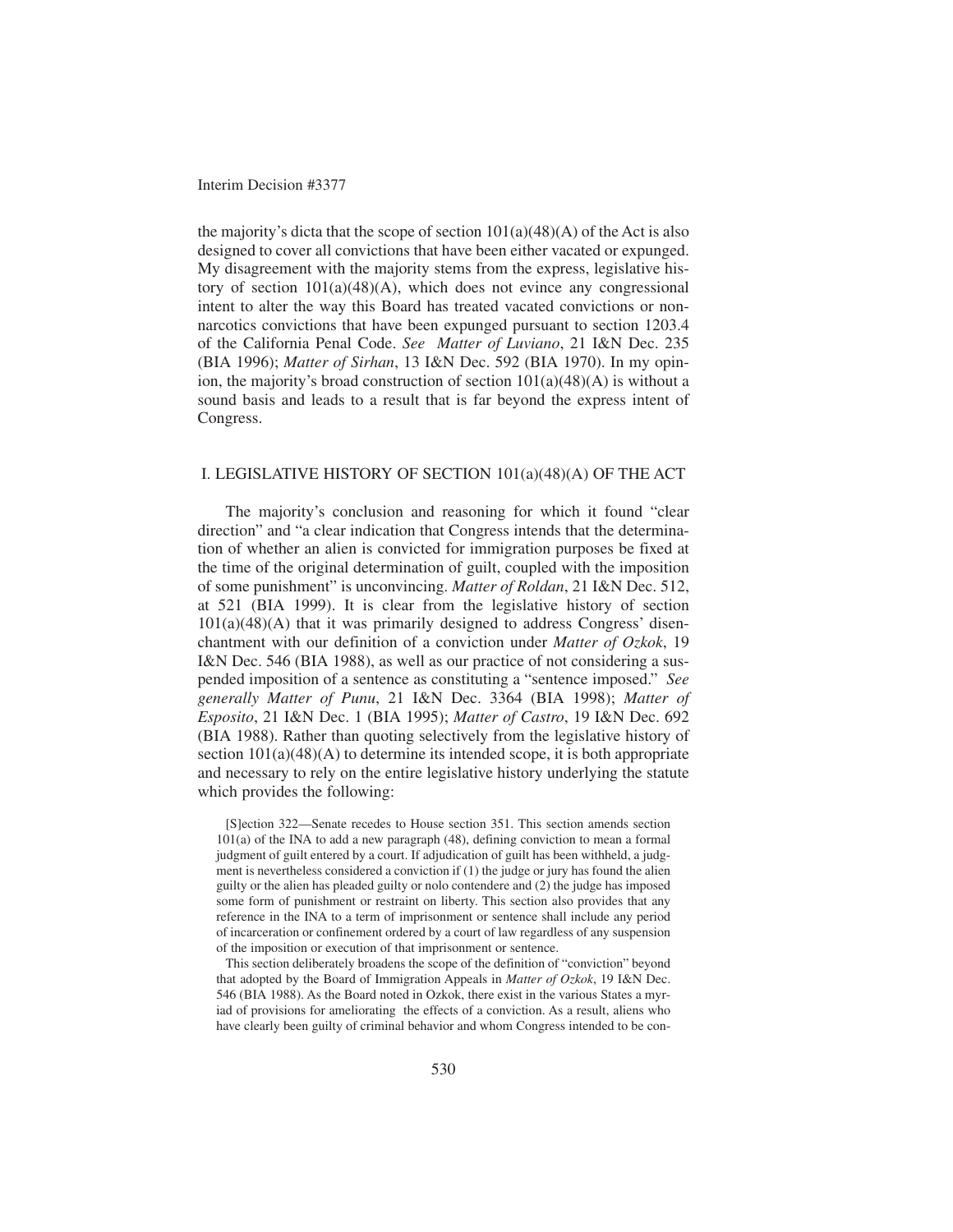sidered "convicted" have escaped the immigration consequences normally attendant upon a conviction. Ozkok, while making it more difficult for alien criminals to escape such consequences, does not go far enough to address situations where a judgment of guilt or imposition of sentence is suspended, conditioned upon the alien's future good behavior. For example, the third prong of Ozkok requires that a judgment or adjudication of guilt may be entered if the alien violates a term or condition of probation, without the need for any further proceedings regarding guilt or innocence on the original charge. In some States, adjudication may be "deferred" upon a finding or confession of guilt, and a final judgment of guilt may not be imposed if the alien violates probation until there is an additional proceeding regarding the alien's guilt or innocence. In such cases, the third prong of the Ozkok definition prevents the original finding or confession of guilt to be considered a "conviction" for deportation purposes. This new provision, by removing the third prong of Ozkok, clarifies Congressional intent that even in cases where adjudication is "deferred," the original finding or confession of guilt is sufficient to establish a "conviction," for purposes of the immigration laws. In addition, this new definition clarifies that in cases where immigration consequences attach depending upon the length of a term of sentence, any court-ordered sentence is considered to be "actually imposed," including where the court has suspended the imposition of the sentence. The purposes of this provision is to overturn current administrative rulings holding that a sentence is not "actually imposed" in such cases. See Matter of Castro, 19 I&N Dec. 692 (BIA 1988); In re Esposito, Interim Decision 3243 (BIA, March 30, 1995).

H.R. Conf. Rep. No. 104-828, at 224 (1996) ("Joint Explanatory Statement").

As can be discerned from the above text, Congress specifically considered the myriad of provisions for ameliorating the effects of a conviction and acted only to remove the last prong of our requirements for finality prescribed in *Matter of Ozkok, supra*. Nothing in the aforementioned legislative history supports a congressional intent beyond its expressed purpose "to overturn current administrative rulings holding that a sentence is not 'actually imposed' in such cases." Joint Explanatory Statement, *supra*, at 224. The majority's conclusion that section  $101(a)(48)(A)$  of the Act should also be applied to situations where the conviction has been properly vacated or expunged is not supported by the text or legislative history of that section, which has a much narrower scope.

In interpreting the scope and breadth of section 322 of the IIRIRA, our task is to interpret the express language and legislative history surrounding the enactment of the statute in a fashion that is both reasonable and logical. When Congress acts to explain in detail its intent behind a statute it enacts, we should proceed with caution and be extremely wary of construing additional intent not already expressed. *See generally Chevron, U.S.A., Inc. v. Natural Resources Defense Council, Inc.*, 467 U.S. 837, 842 (1984) (stating that if Congress has spoken to the precise question at issue and its intent is clear, both the court and the agency must give effect to congressional intent and "that is the end of the matter"). It is compelling, therefore, that the limited congressional history before us does not expressly evince any will on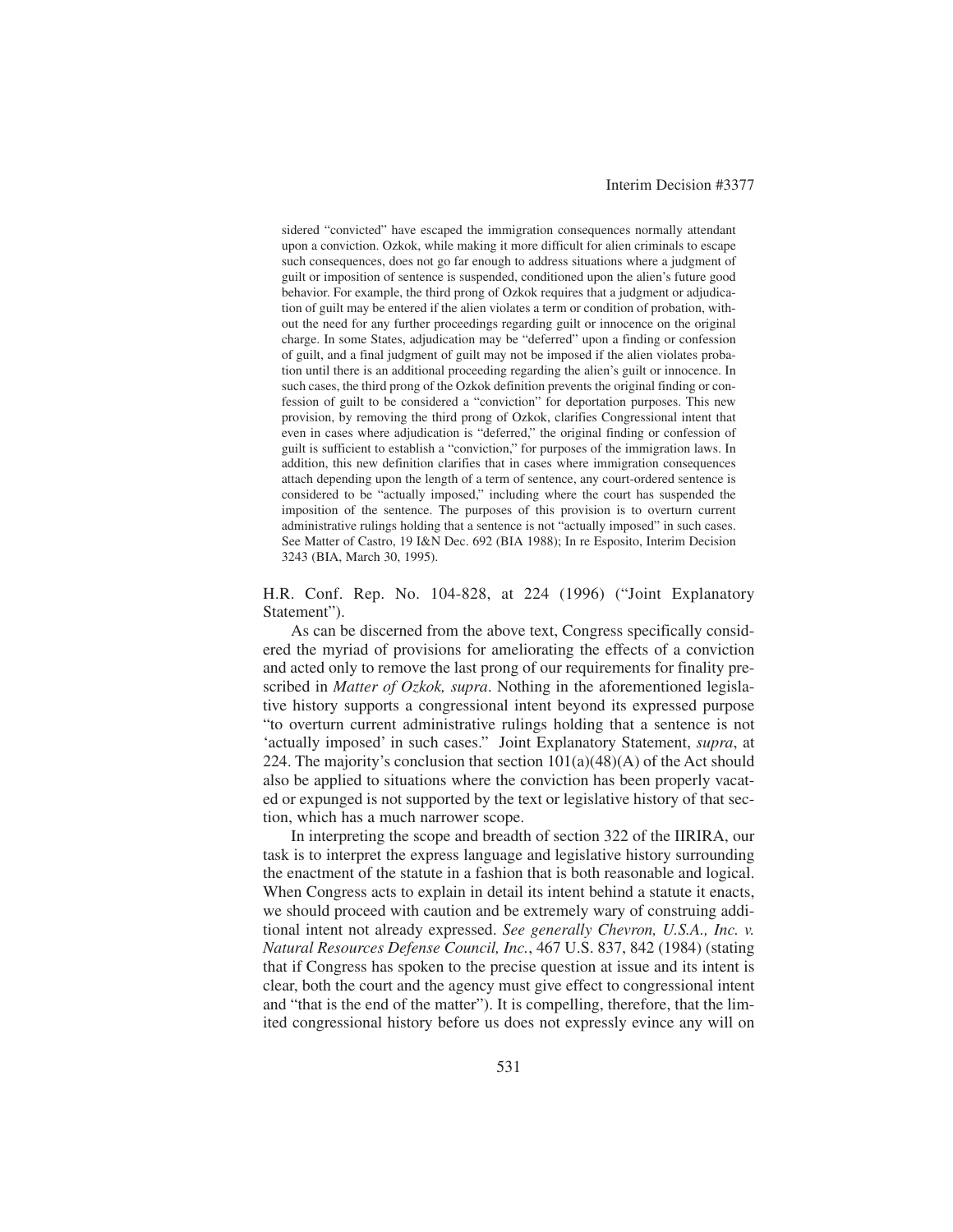the part of Congress to include all vacated or expunged criminal convictions within the definition of a conviction. Neither the language of section 322 of the IIRIRA, nor its underlying legislative history, requires this Board to find that a properly vacated conviction or one expunged pursuant to section 1203.4 of the California Penal Code constitutes a conviction under section  $101(a)(48)(A)$  of the Act. Notwithstanding the language and express legislative history of section  $101(a)(48)(A)$ , however, the majority has elected to engage in a course of statutory construction that leads to an unreasonably broad interpretation that is out of step with the will of Congress. Furthermore, the majority's interpretation violates the rule of statutory interpretation that ambiguities in our immigration laws should be interpreted in a light most favorable to the alien because of the drastic consequences of a deportation order. *INS v. Cardoza-Fonseca*, 480 U.S. 421, 449 (1987); *INS v. Errico*, 385 U.S. 214, 225 (1966); *Barber v. Gonzalez,* 347 U.S. 637, 642-43 (1954); *Fong Haw Tan v. Phelan*, 333 U.S. 6, 10 (1948).

## II. THIS BOARD'S PAST TREATMENT OF VACATED AND CERTAIN EXPUNGED CRIMINAL CONVICTIONS

This Board has long been faced with the daunting task of determining what state court actions constitute a "conviction" with sufficient finality for federal immigration purposes. *See Matter of Ozkok, supra; Matter of L-R-*, 8 I&N Dec. 269 (BIA 1959). It is significant that despite our administrative alterations to the definition of a conviction, both this Board and the United States Court of Appeals for the Ninth Circuit have always treated vacated convictions differently from convictions that have been technically erased, withheld, or deferred. In *Matter of Sirhan, supra*, we held that because an alien's vacated conviction no longer existed, it could not form a basis for deportability under former section  $241(a)(11)$  of the Act, 8 U.S.C. § 1251(a)(11) (1970). *Matter of Sirhan, supra*. In arriving at our decision, we found that

[t]here is . . . no authority holding that a conviction exists where there is no finding by a criminal court that a person is guilty of a crime. On the contrary, when a court acts within its jurisdiction and vacates an original judgment of conviction, its action must be respected.

### *Matter of Sirhan, supra*, at 600.

Our view that a vacated conviction does not constitute a conviction for immigration purposes has been reiterated in other published Board decisions. *See, e.g., Matter of Varagianis*, 16 I&N Dec. 48, 50 (BIA 1976) (finding that under New Hampshire law, a drug conviction was merely annulled and not vacated and thus could still be used to establish deportability pursuant to section 241(a)(11) of the Act); *Matter of Tucker*, 15 I&N Dec. 337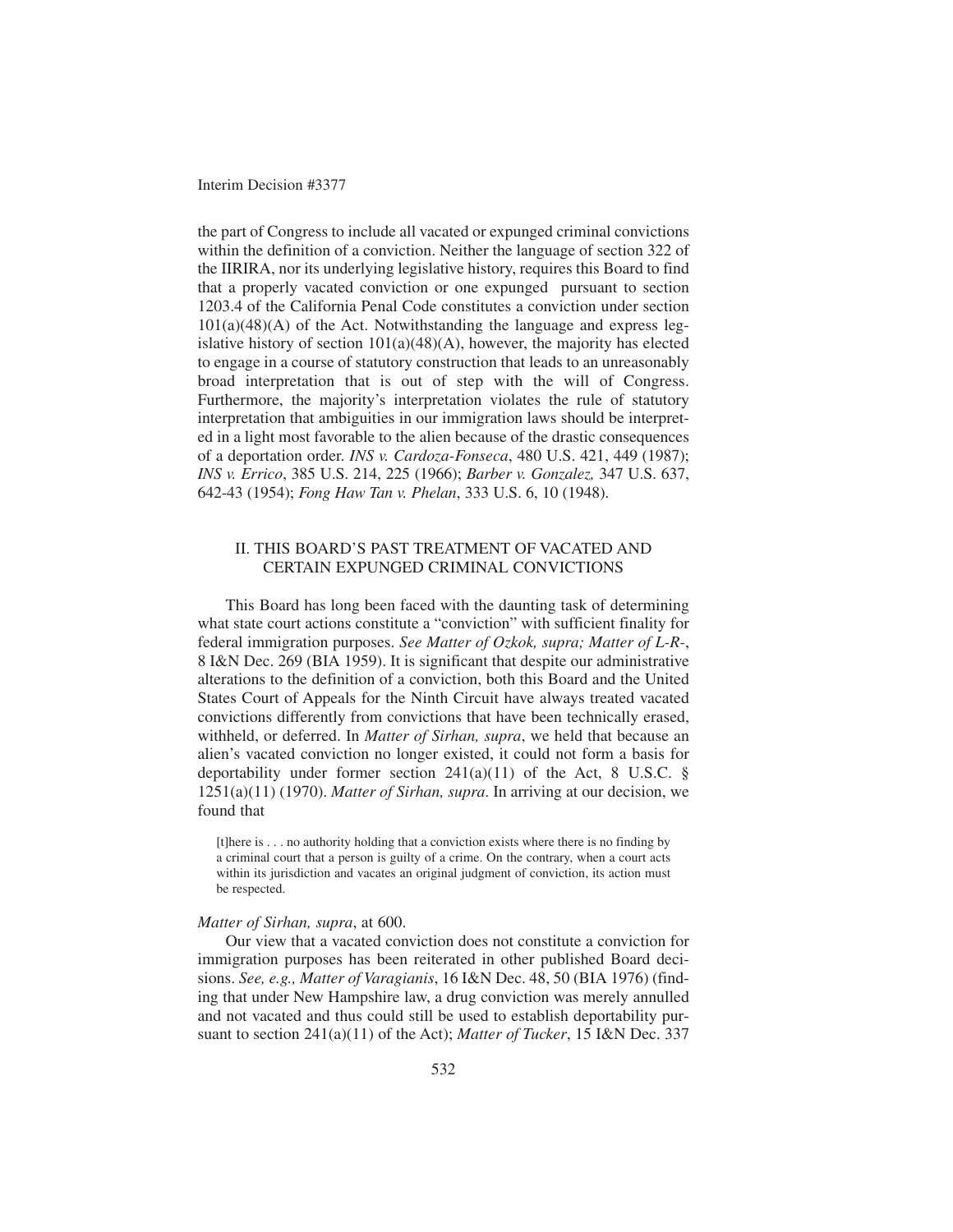(BIA 1975) (holding the same with regard to a California statute); *see also Matter of O'Sullivan,* 10 I&N Dec. 320 (BIA 1963) (holding that a conviction that was dismissed *nolle prosequi* did not constitute a conviction for purposes of establishing deportability under the Act). The Ninth Circuit has similarly held that vacated convictions cannot be used to establish deportability. *See Wiedersperg v. INS*, 896 F.2d 1179 (9th Cir. 1990). In *Wiedersperg*, the court held that an alien whose conviction was vacated on the ground that he had entered his plea of guilty in ignorance of the collateral consequence of deportation could not have evidence of his vacated conviction used against him to establish deportability. *Wiedersperg v. INS, supra*, at 1181-82; *see also Estrada-Rosales v. INS*, 645 F.2d 819 (9th Cir. 1981) (finding that the vacation of a conviction based on a procedural error did not constitute a judicial pardon or a technical expungement of the record following a probationary period and, therefore, the conviction could not be used to establish deportability).

With regard to expunged convictions, this Board has consistently held that nonnarcotics convictions expunged pursuant to section 1203.4 of the California Penal Code are not convictions for immigration purposes. *See Matter of Luviano, supra; Matter of Ibarra-Obando*, 12 I&N Dec. 576 (BIA 1966; A.G. 1967); *Matter of G-*, 9 I&N Dec. 159 (BIA 1960; A.G. 1961); *Matter of A-F-*, 8 I&N Dec. 429 (BIA, A.G. 1959). It is noteworthy that we certified our decision in *Matter of Luviano, supra*, to the Attorney General for review pursuant to 8 C.F.R. § 3.1(h)(ii) (1995). Such review remains pending. Moreover, since the enactment of section  $101(a)(48)(A)$  of the Act, we certified an unpublished decision to the Attorney General in which we held that our decision in *Matter of Luviano, supra*, regarding expunged convictions, was not affected by the new definition of a conviction or the Ninth Circuit's decision in *Carr v. INS*, 86 F.3d 949 (9th Cir. 1996). That decision also remains pending before the Attorney General. Accordingly, by interpreting section  $101(a)(48)(A)$  in an overly broad fashion, the majority has not only contravened our past treatment of certain expunged convictions, it has, in effect, also circumvented the pending review of the Attorney General in the two aforementioned cases.

After amending our definition of a conviction in *Matter of Ozkok, supra*, we expressly overruled our decisions in *Matter of Garcia*, 19 I&N Dec. 270 (BIA 1985); *Matter of Zangwill*, 18 I&N Dec. 22 (BIA 1981); *Matter of Seda*, 17 I&N Dec. 550 (BIA 1980); *Matter of Robinson*, 16 I&N Dec. 762 (BIA 1979); *Matter of Varagianis, supra*; and *Matter of Pikkarainen*, 10 I&N Dec. 401 (BIA 1963), to the extent that they relied on the former definition of a conviction expressed in *Matter of L-R-, supra*. It is significant that we did not overrule our holdings in *Matter of Sirhan, supra; Matter of Varagianis, supra; Matter of Tucker, supra; Matter of Ibarra-Obando, supra*; and *Matter of G-, supra, that vacated criminal con-*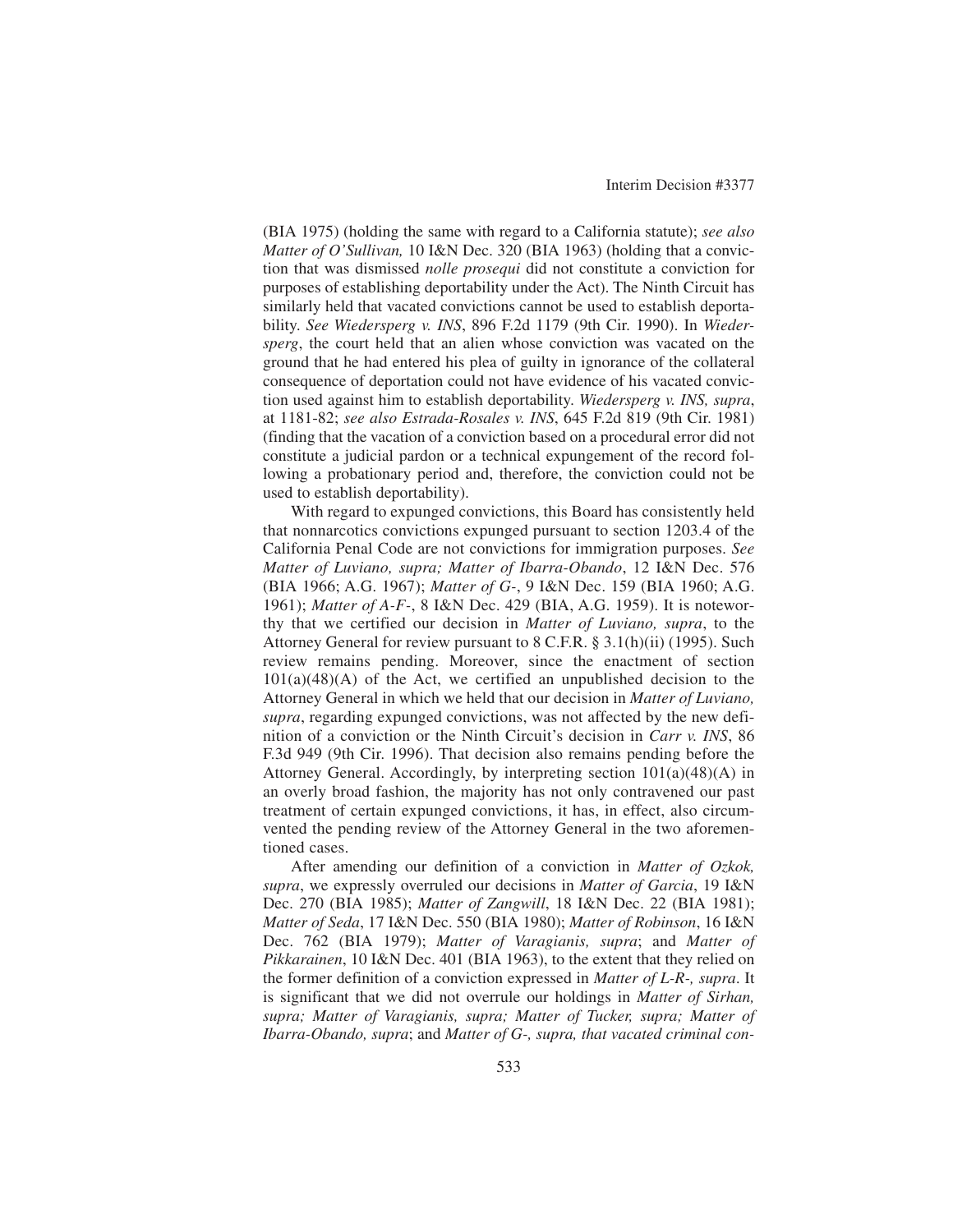victions and certain expunged convictions were not convictions for immigration purposes. This is a critical point considering that Congress' legislative definition of a conviction under section  $101(a)(48)(A)$  of the Act simply codifies the first two elements of our definition in *Matter of Ozkok, supra*, while excising the third and final element. Absent specific statutory language or legislative history to the contrary, I see no reason why we should break from the practice of this Board and the Ninth Circuit of not considering vacated and certain expunged convictions to be convictions for immigration purposes.

## III. CONCLUSION

In interpreting the scope of section  $101(a)(48)(A)$  of the Act as covering convictions that have been vacated and expunged, the majority has strayed from the express legislative history underlying the section as well as the precedent decisions of this Board and the Ninth Circuit. The express legislative history of section  $101(a)(48)(A)$  does not evince any desire on the part of Congress to alter the way that this Board and the courts have traditionally treated vacated and expunged convictions. Accordingly, I respectfully concur in part and dissent in part from the majority's decision.

### *DISSENTING OPINION:* Lory Diana Rosenberg, Board Member

I respectfully dissent.

I agree wholeheartedly with the dissenting opinion of Board Member Villageliu, which concludes that the majority's construction of section  $101(a)(48)$  of the Immigration and Nationality Act, 8 U.S.C. § 1101(a)(48) (Supp. II 1996), $\frac{1}{1}$  as encompassing convictions that have been expunged and no longer exist, is unsupported either by its statutory language or by the pertinent legislative history found in the Joint Explanatory Statement.<sup>2</sup> I write separately, as, in addition, I find the majority's interpretation of section 101(a)(48) of the Act specifically erroneous with regard to the effect of 18 U.S.C. § 3607 (1994) on a first-time state offense for which the respondent would not be deportable had he been prosecuted under federal law. *Cf. Garberding v. INS*, 30 F.3d 1187 (9th Cir. 1994); *Matter of Manrique*, 21 I&N Dec. 58 (BIA 1995).

<sup>1</sup> *See also* Illegal Immigrant Reform and Responsibility Act, Division C of Pub. L. No. 104-208, § 322, 110 Stat. 3009-546, 3009-628 ("IIRIRA").

<sup>2</sup> H.R. Conf. Rep. No. 104-828, at 224 (1996).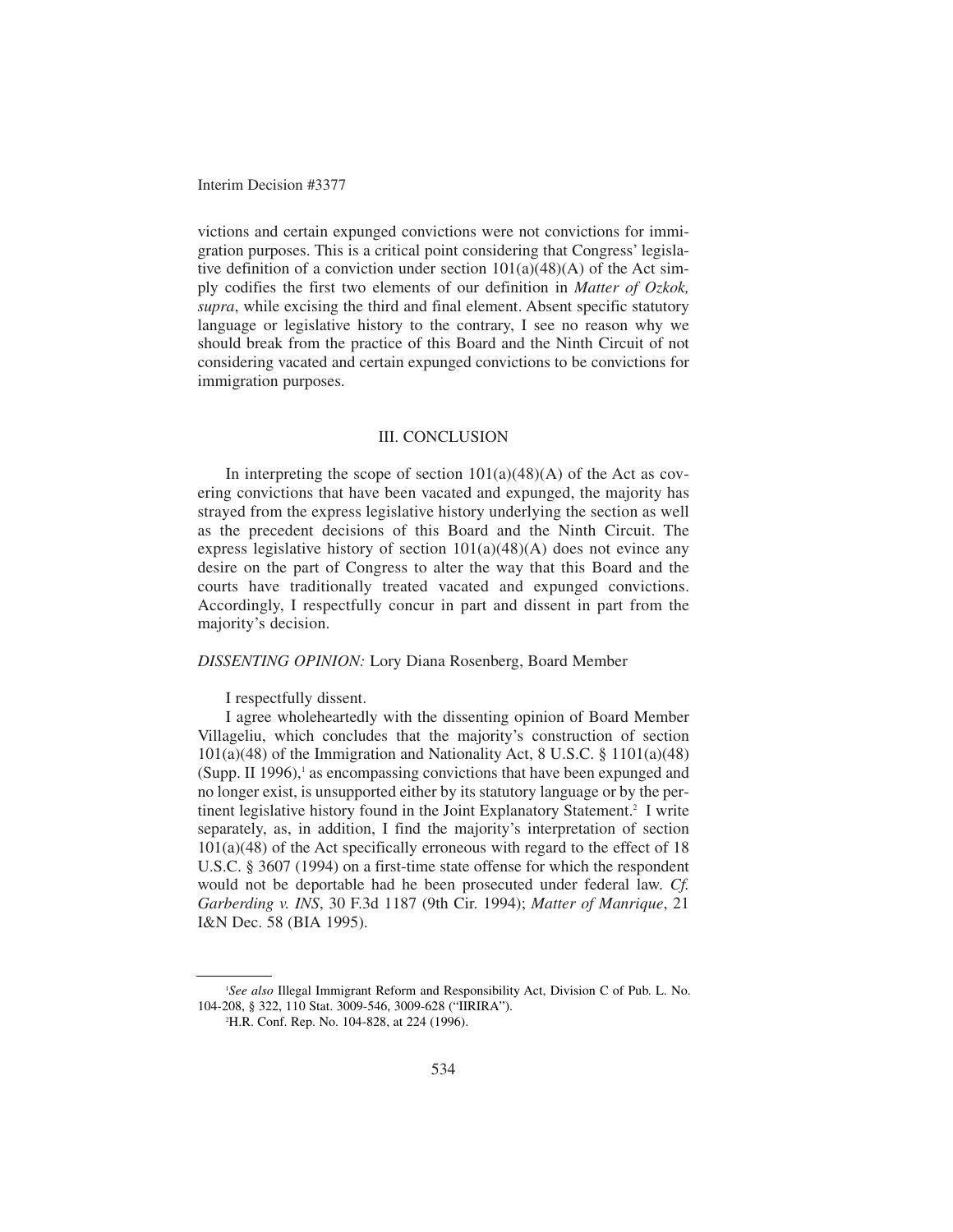As the appeal before us involves a state disposition vacating the respondent's guilty plea to a first offense for possession of a controlled substance, the issue presented actually is not about the proper treatment of state expungement provisions. For the past 40 years, the Board has followed the decision of the Attorney General in *Matter of A-F-*, 8 I&N Dec. 429 (BIA, A.G. 1959), which holds that an expungement under state law of a conviction for a controlled substance offense is ineffective to erase the effect of the conviction for immigration purposes. *See also Garberding v. INS, supra,* at 1189. Although the majority goes into some detail to address deferred adjudications under state statutory schemes, as well as our prior decision in *Matter of Ozkok*, 19 I&N Dec. 546 (BIA 1988), and what constitutes a conviction under section  $101(a)(48)$  of the amended statute, we already have addressed these matters. *See Matter of Punu*, 22 I&N Dec. 3364 (BIA 1998) (reviewing the legislative history pertaining exclusively to deferred adjudications under state law); *cf. Matter of Roldan*, 22 I&N Dec. 3377, at 4-8 (BIA 1999).

Moreover, notwithstanding the majority's effort to characterize every "rehabilitative" state provision generically, neither section 101(a)(48) of the Act, nor our interpretation and application of that section in *Matter of Punu, supra*, restrict the effect of a federal statute such as 18 U.S.C. § 3607 on the proper construction of a state disposition of an offense for which the respondent would not be deportable had he been prosecuted under federal law. By contrast, the Board's decisions in *Matter of Deris*, 20 I&N Dec. 5 (BIA 1989), and *Matter of Werk*, 16 I&N Dec. 234 (BIA 1977), which were reaffirmed in pertinent part by the decision of the United States Court of Appeals for the Ninth Circuit in *Garberding v. INS*, *supra*, hold that by enacting the federal first offender statute, Congress plainly expressed its intent *not* to characterize a first offense such as the respondent's as a conviction "for any . . . purpose." 18 U.S.C. § 3607(b); *see also Matter of Manrique, supra*, (adopting the Ninth Circuit's reasoning as to the applicability of 18 U.S.C. § 3607 in determining which state offenses would not render a respondent deportable).

The issue before us, therefore, is whether our decision in *Matter of Manrique, supra*, has been superseded or must be modified in light of Congress' enactment of section 101(a)(48) of the Act. I find that 18 U.S.C. § 3607, representing a congressionally mandated exception to the definition of a conviction generally, remains in force and has not been repealed either expressly or by implication by Congress' enactment of section 101(a)(48) of the Act. Both section 101(a)(48) of the Act and 18 U.S.C. § 3607 may be given effect by recognizing the respondent's vacated conviction as one for which he would not be deportable if prosecuted under federal law, and finding that it may not be relied upon for purposes of determining deportability. Accordingly, I dissent.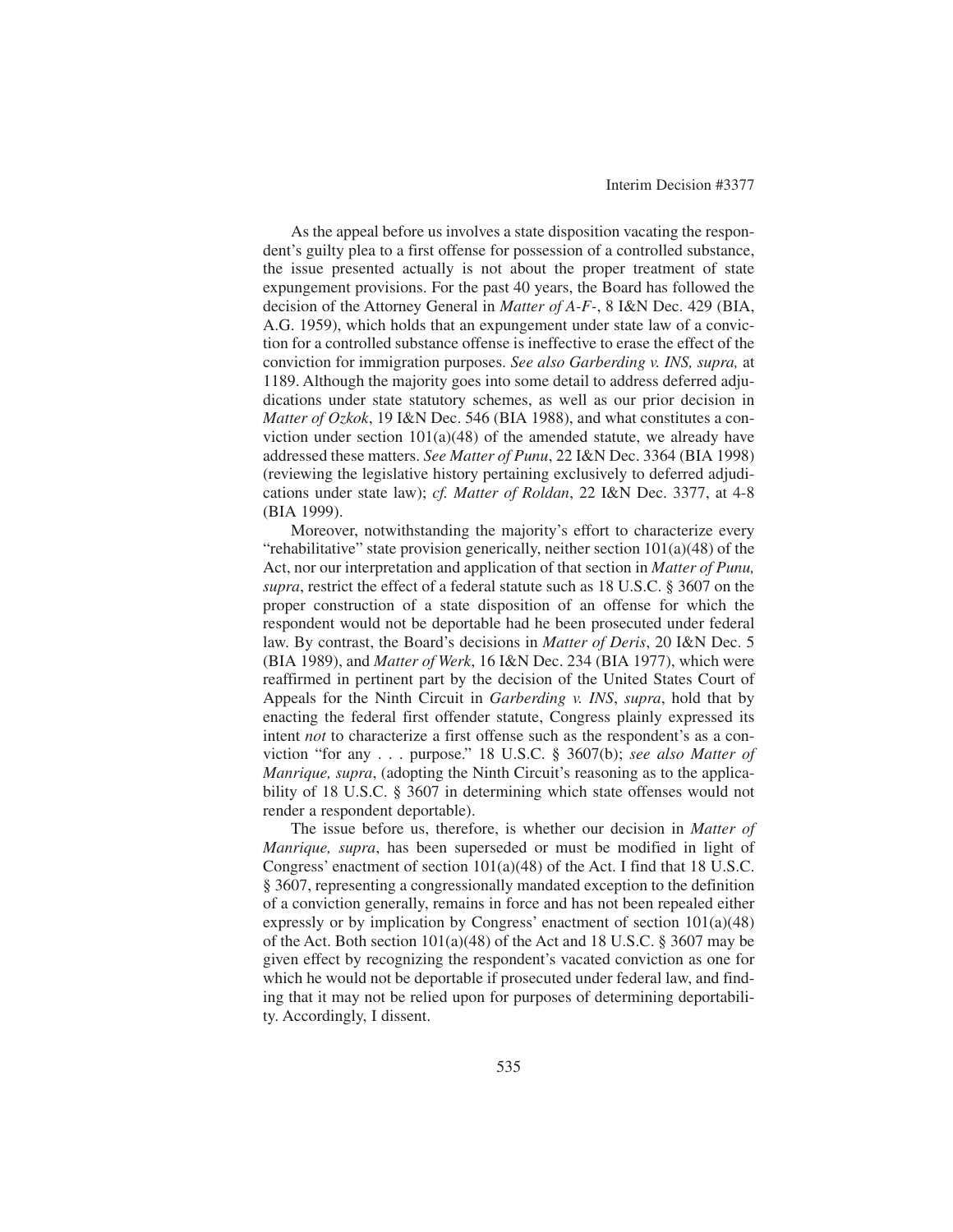### I. SECTION 3607 OF TITLE 18 OF THE UNITED STATES CODE

The federal first offender statute, which addresses pre-judgment probation, record of disposition, and expungement of records for certain persons charged under the Controlled Substance Act, 21 U.S.C. § 844, provides as follows:

(a) PRE-JUDGMENT PROBATION.—If a person found guilty of an offense described in section 404 of the Controlled Substances Act (21 U.S.C. 844)—

(1) has not, prior to the commission of such offense, been convicted of violating a Federal or State law relating to controlled substances; and

(2) has not previously been the subject of a disposition under this subsection;

the court may, with the consent of such person, place him on probation for a term of not more than one year without entering a judgment of conviction. . . . At the expiration of the term of probation, if the person has not violated a condition of his probation, the court shall, without entering a judgment of conviction, dismiss the proceedings against the person and discharge him from probation.

(b) RECORD OF DISPOSITION.—A nonpublic record . . . shall be retained by the Department of Justice solely for the purpose of use by the courts in determining in any subsequent proceeding whether a person qualifies for the disposition provided in subsection (a) or the expungement provided in subsection (c). A disposition under subsection (a), or a conviction that is the subject of an expungement order under subsection (c), *shall not be considered a conviction* for the purpose of a disqualification or a disability imposed by law upon conviction of a crime, or for any other purpose.

(c) EXPUNGEMENT OF RECORD DISPOSITION.—If the case against a person found guilty of an offense under section 404 of the Controlled Substances Act (21 U.S.C. 844) is the subject of a disposition under subsection (a), and the person was less than twenty-one years old at the time of the offense, the court shall enter an expungement order upon the application of such person . . . .

18 U.S.C. § 3607 (emphasis added).<sup>3</sup> Thus, § 3607(b) provides explicitly, using plain language to convey congressional intent, that treatment under either § 3607(a) or § 3607(c) shall not be considered a conviction "*for any . . . purpose*."

<sup>3</sup> As the United States Court of Appeals for the Ninth Circuit has recognized, the "Comprehensive Crime Control Act of 1984, Pub. L. No. 98-473, § 219, 98 Stat. 1837, 2027 (1984) (effective Nov. 1, 1987) [repealed the former first offender provision and introduced] [s]ection 3607 of Title 18, United States Code . . . . For the purposes of our analysis, the differences between 21 U.S.C. § 844(b) and 18 U.S.C. § 3607 are immaterial. As the Senate Report states, '[p]roposed 18 U.S.C. § 3607 carries forward the provisions of 21 U.S.C. § 844(b) . . . if there has been no previous conviction of an offense under a Federal or State law relating to controlled substances.' S. Rep. No. 98-225, 98th Cong., 2d Sess. 133 (1984), *reprinted in* 1984 U.S.C.C.A.N. 3182, 3316." *Paredes-Urrestarazu v. United States INS*, 36 F.3d 801, 811 n.10 (9th Cir. 1994).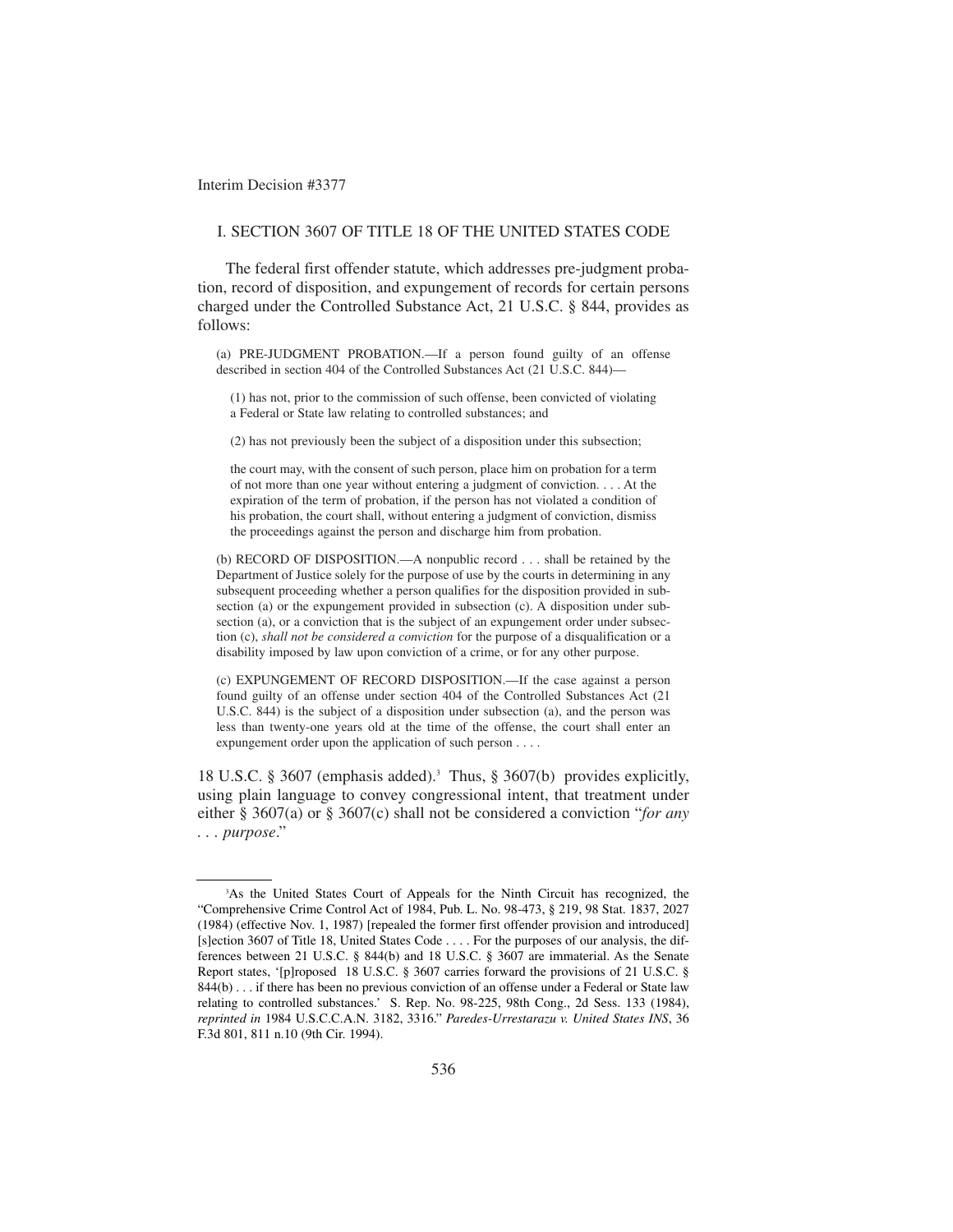The Supreme Court's decision in *Chevron, U.S.A. Inc., v. Natural Resources Defense Council, Inc.*, 467 U.S. 837 (1984), invoked by the majority in support of its interpretation of the scope of Congress' enactment of section 101(a)(48) of the Act in 1996, is no less applicable to Congress' enactment of 18 U.S.C. § 3607, which became effective in 1988. *Cf. Matter of Roldan, supra*, at 11. Not only does the plain language of § 3607 mandate that a first offender disposition is not to be considered a "conviction," but this mandate must be given effect. *See COIT Independence Joint Venture v. Federal Sav. and Loan Ins. Corp.*, 489 U.S. 561 (1989) (stating that "whole statute" interpretation dictates that statutory sections should be read in harmony to achieve a harmonious whole); *K Mart Corp. v. Cartier, Inc.*, 486 U.S. 281, 291 (1988) (holding that a construction of the statutory language which takes into account the design of the statute as a whole is preferred).

## **A. Effect of 18 U.S.C. § 3607 on Deportability**

In enacting a federal first offender provision, Congress specifically provided an exception to the procedures and consequences that ordinarily apply to the prosecution and conviction of an individual charged with a controlled substance violation under 21 U.S.C. § 844. The federal first offender statute provides that in the case of an individual who is either a first-time offender or a youthful offender under 21 years of age, a disposition reached under the terms of § 3607 is *not* a conviction "for the purpose of a disqualification or a disability imposed by law upon conviction of a crime, or for any other purpose." 18 U.S.C. § 3607(b).4

This federal exception to the treatment of a disposition or expungement as a "conviction" constitutes a federal standard. *Id.; see also United States v. Nardello*, 393 U.S. 286, 293-94 (1969) (finding it a fallacy to presume that in a federal act, Congress would incorporate state labels for particular offenses or give controlling effect to state classifications). The Board consistently has recognized the propriety of relying on a federal standard in order to promote uniformity in construing and applying the provisions of the Act. *See, e.g., Matter of Batista-Hernandez*, 21 I&N Dec. 955 (BIA 1997) (addressing the propriety of adopting a federal definition in considering both state and federal controlled substance offenses); *Matter of L-G*, 21 I&N Dec. 89 (BIA 1995) (analyzing the term "any felony" in 18 U.S.C.

<sup>4</sup> The ultimate disposition of a criminal charge under 18 U.S.C. § 3607 may take one of two forms. The first, limited to the case of a first-time offender, involves pre-judgment probation, which if completed successfully, *does not constitute a judgment of conviction*. 18 U.S.C. § 3607(a). The second, applicable to the case of a youthful offender, involves a disposition under § 3607(a) that is subject to expungement under 18 U.S.C. § 3607(c).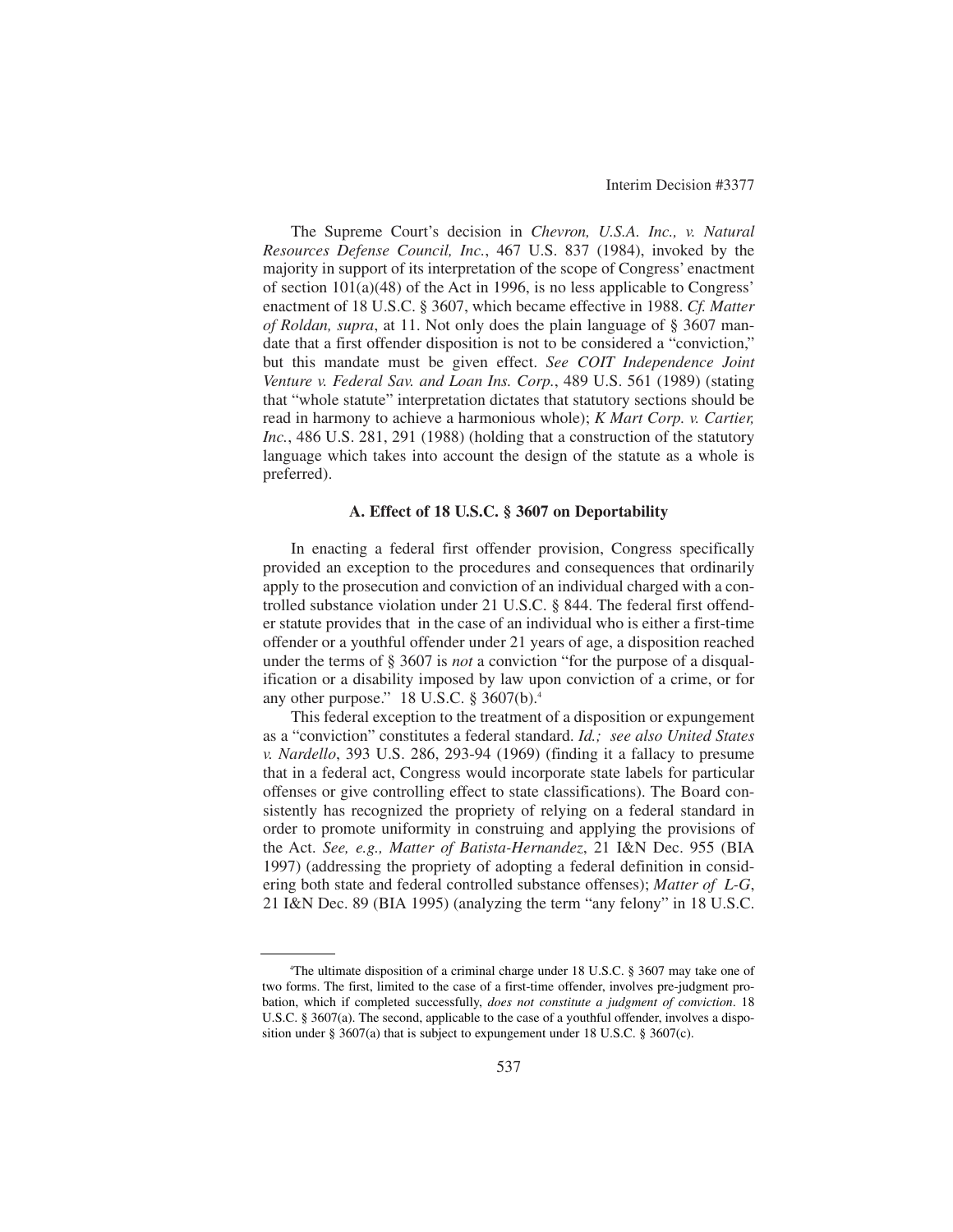§ 924(c)(2) (1994) to identify the range of state convictions capable of being characterized as drug-trafficking offenses under section 101(a)(43) of the Act); *Matter of A-F-, supra*, at 466 (acquiescing to the federal policy to treat narcotics offenses seriously and finding it inappropriate for an alien's deportability for criminal activity to be dependent upon "the vagaries of state law"); *see also Matter of Punu, supra*, (BIA 1998) (superseding the prior federal standard for a conviction developed by the Board in *Matter of Ozkok, supra*, at 549). The federal courts have affirmed the Board's application of a federal standard in construing state charges. *Paredes-Urrestarazu v. United States INS*, 36 F.3d 801 (9th Cir. 1994); *Yanez-Popp v. United States INS*, 998 F.2d 231 (4th Cir. 1993) (following the general proposition in *Dickerson v. New Banner Institute*, 460 U.S. 103 (1983), that the determination whether a conviction exists for purposes of federal gun control laws is a question of federal, not state law, despite the fact that the predicate offense and its punishment are defined by state law).<sup>5</sup>

In construing charges of deportability under Act, the Board has consistently extended the federal exception for first-time and youthful offenders to charges lodged in immigration proceedings, including charges based on state offenses. As discussed below, in *Matter of Manrique, supra*, we followed over 20 years of Board precedent and agreed that Congress' express intent not to impose the consequences of conviction for a controlled substance offense in the context of a federal criminal prosecution of a first-time or youthful offender was applicable to charges brought in immigration proceedings that were based on a state offense. *See, e.g., Matter of Deris, supra; Matter of Kaneda*, 16 I&N Dec. 677 (BIA 1979) (holding that a Virginia statute, limited to first-time and youthful offenders to allow them a second opportunity to lead law-abiding lives, was consistent with the thrust of the comparable federal provision); *Matter of Haddad*, 16 I&N Dec. 253 (BIA 1977) (holding that dismissal of proceedings pursuant to a Michigan statute under which the respondent was found guilty of possession of marihuana was a counterpart to the federal first offender statute); *Matter of Werk, supra* (holding that when a conviction has been expunged under the provisions of a state statute that is the counterpart of 21 U.S.C. § 844(b)(1), that conviction may not be used as a basis for finding deportability under section 241(a)(11) of the Act); *Matter of Andrade*, 14 I&N Dec. 651 (BIA 1974)(addressing youthful offenders charged under state law comparable to federal law); *Matter of Zingis*, 14 I&N Dec. 621 (BIA 1974) (addressing

<sup>5</sup> Indeed, at least some of my colleagues in the majority recently emphasized the significance of applying a federal standard. *See Matter of Luviano*, 21 I&N Dec. 235 (BIA 1996) (Hurwitz, dissenting, joined by Vacca, citing numerous federal court decisions for the principle that Congress intended the determination whether an alien has been "convicted" for immigration purposes to be made pursuant to federal law and policies).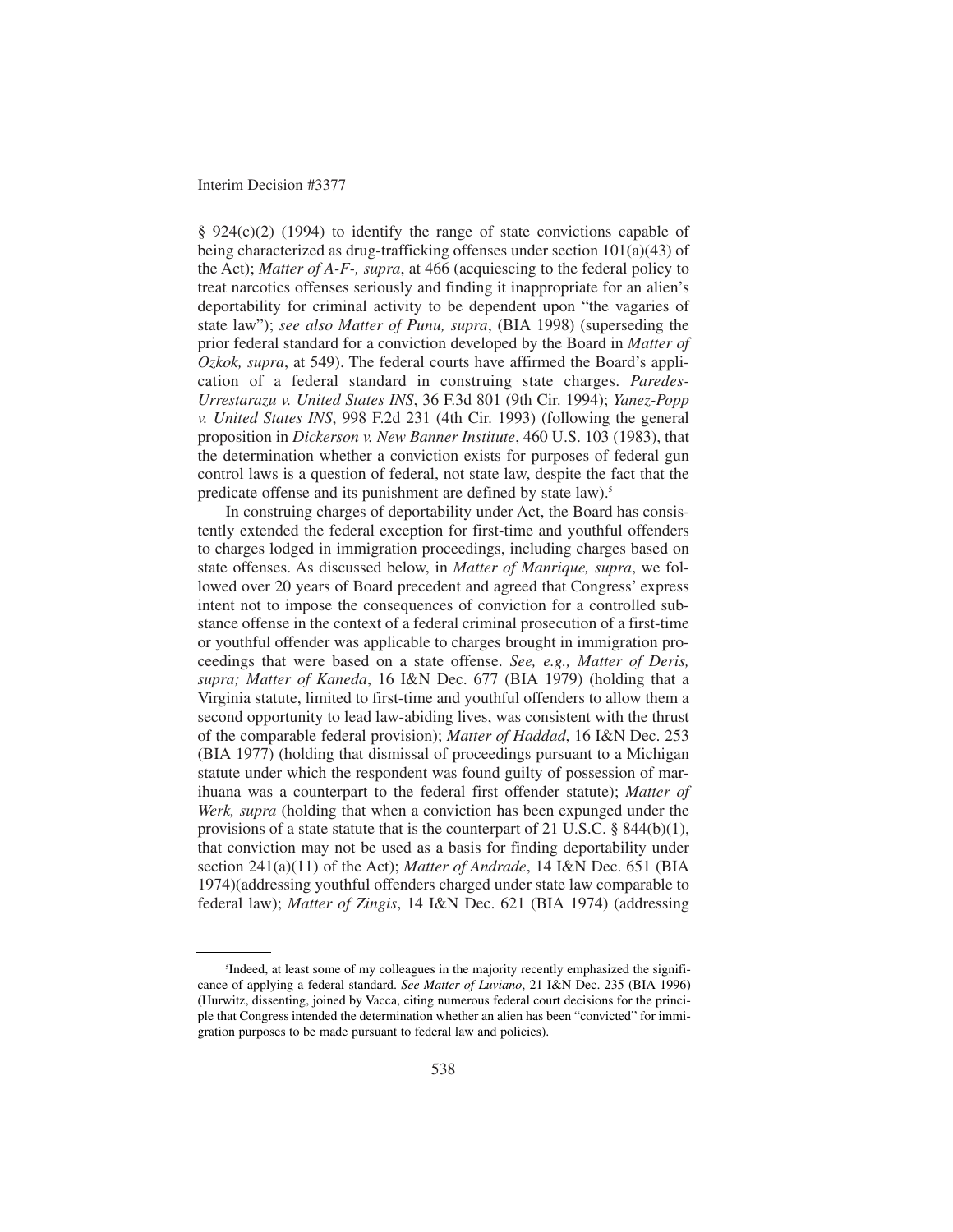youthful offenders charged under federal law).

The Board's comparison of state dispositions with the terms of the federal first offender statute is consistent with federal court interpretations, which have emphasized that dispositions under § 3607 apply not only to offenses prosecuted under § 844, but to state and other federal offenses "described in" that section. *See United States v. Rivera*, 996 F.2d 993, 995 (9th Cir. 1993) (concluding that if Congress had wanted to restrict the statute's reach to federal convictions, it could easily have said that predicate offenses are limited to federal law); *United States v. Barial*, 31 F.3d 216, 217-18 (4th Cir. 1994) (holding that a controlled substance violation within the jurisdiction of the United States Park Police is amenable to a disposition under § 3607(a), which accommodates a broad reading of offenses subject to its terms).

Similarly, we have acknowledged that in 1994, the Ninth Circuit not only endorsed the Board's extension of the provisions of § 3607 to state offenses, but criticized the Board for an impermissibly narrow application of the statute, finding "no rational basis for treating the alien [in Garberding] differently from one whose drug possession 'conviction' was 'expunged' under a state statute considered to be an exact counterpart to the federal statute." *Matter of Manrique, supra*, at 62; *see also Paredes-Urrestarazu v. United States INS, supra*, at 815 (concluding that the interest in uniform implementation of the immigration laws provides a rational basis for not giving effect to a state procedure where the conviction in question would not have been expunged under the federal first offender statute).

## **B. Effect of Congress' Enactment of Section 101(a)(48) of the Act on 18 U.S.C. § 3607**

The addition of a statutory definition of "conviction" by section  $322(a)(1)$  of the Illegal Immigration Reform and Immigrant Responsibility Act of 1996, Division C of Pub. L. No. 104-208, 110 Stat. 3009-546, 3009- 628 ("IIRIRA"), does not disturb either our commitment to a uniform federal standard or our construction of § 3607. For the reasons discussed below, I conclude that the first offender exception under § 3607 continues to apply to qualifying state, as well as federal, offenses.

Congress did not act affirmatively to repeal 18 U.S.C. § 3607, either generally, or as applied to "convictions" under the immigration laws. *Cf.* IIRIRA § 322 (enacting section  $101(a)(48)$  of the Act). Repeal by implication is disfavored. *See Sharma v. INS*, 89 F.3d 545, 547-48 (9th Cir. 1996); *see also United States v. United Continental Tuna Corp.*, 425 U.S. 164, 168 (1976) ("It is, of course, a cardinal principle of statutory construction that repeals by implication are not favored."). To the contrary, "'[w]hen two statutes are capable of co-existence, it is the duty of the courts . . . to regard each as effective.'" *Radzanower v. Touche Ross & Co.*, 426 U.S. 148 (1976)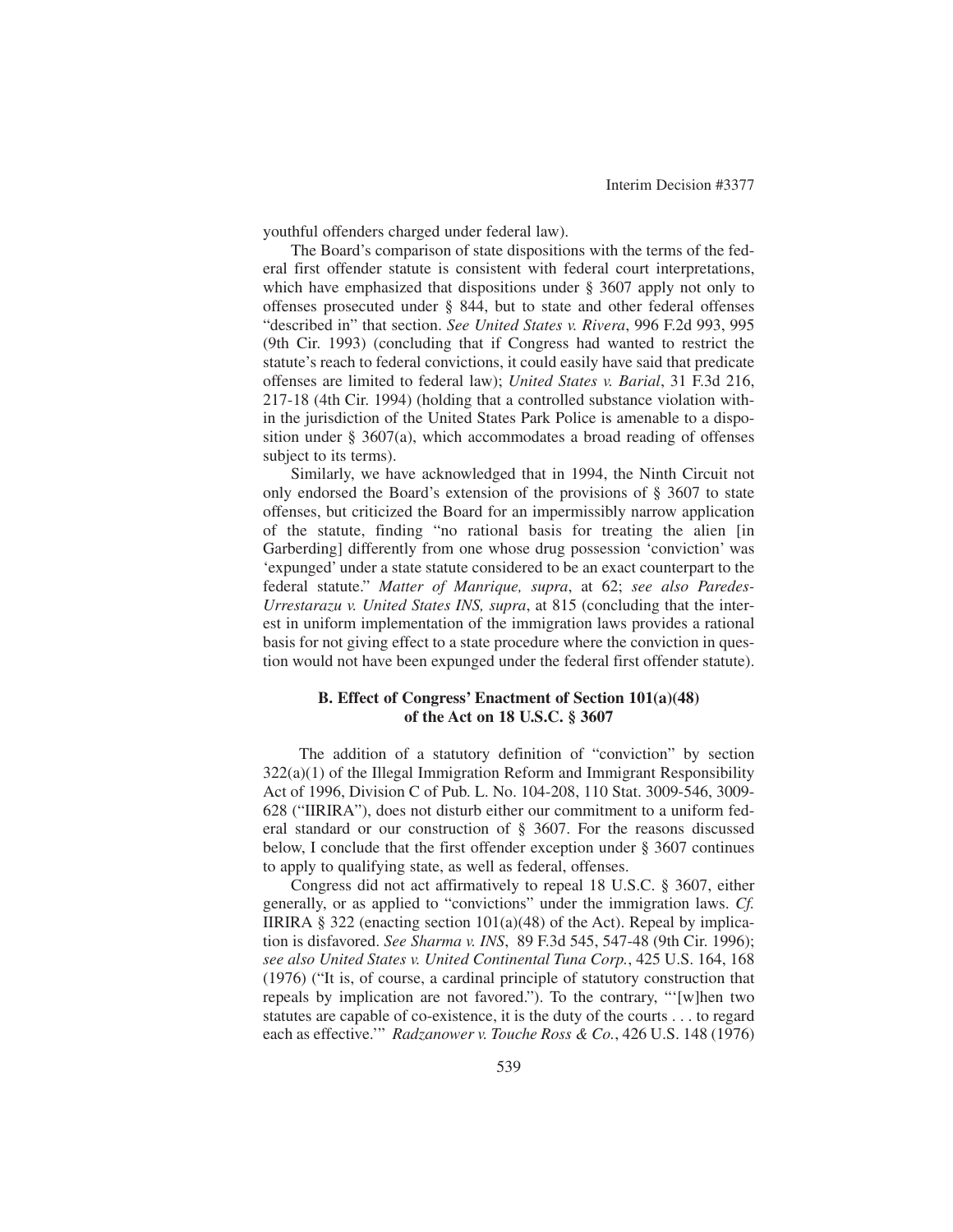(quoting *Morton v. Mancari,* 417 U.S. 535, 551 (1974)). Specifically, the Supreme Court has emphasized that "[w]e must read the statutes to give effect to each if we can do so while preserving their sense and purpose." *Watt v. Alaska*, 451 U.S. 259, 267 (1981).

Comparing the terms of the earlier and more narrow National Bank Act with the later and more broad Securities Exchange Act, in *Radzanower v. Touche Ross & Co., supra*, the Supreme Court conceded that "unless a 'clear intention otherwise' can be discerned, the principle of statutory construction discussed above counsels that the specific . . . provisions [of the law existing at the time the new statute was enacted] are applicable." *Id.* at 154 (citing *Fourco Glass Co. v. Transmirra Products Corp.,* 353 U.S. 222 (1957). The absence of specific language negating the operative statutory section may be dispositive. *See Estate of Bell v. Commissioner*, 928 F.2d 901, 903-04 (9th Cir. 1991) (quoting the Supreme Court's statement in *Badaracco v. Commissioner*, 464 U.S. 386, 398 (1984) that the "[c]ourts are not authorized to rewrite a statute because they might deem its effects susceptible of improvement").

As the Supreme Court reiterated, there are but two well-settled categories of repeal by implication. First, repeal by implication will be observed "'where provisions in . . . two acts are in irreconcilable conflict, the later act to the extent of the conflict constitutes an implied repeal of the earlier one.'" *Radzanower v. Touche Ross & Co., supra*, at 154 (quoting *Posadas v. National City Bank*, 296 U.S. 497, 503 (1936). Second, such repeal may exist "'if the later act covers the whole subject of the earlier one and is clearly intended as a substitute.'" *Id.* "'But, in either case, *the intention of the legislature to repeal must be clear and manifest*. . . .'" *Id.* (emphasis added); *see Rodriguez v. United States*, 480 U.S. 522, 524 (1987); *see also Moyle v. Director, Office of Workers' Compensation Programs*, 147 F.3d 1116, 1120 (9th Cir. 1998) *cert. denied*, 119 S.Ct. 1451 (1999); Northwest Forest Resource Council v. Pilchuck Audobon Society, 97 F.3d 1161, 1166 (9th Cir. 1996).

The same analysis is applicable here. Section 3607, which embodies a narrow exception to what otherwise might constitute a "conviction," cannot be said to have been repealed or rendered inapplicable by Congress' enactment of section  $101(a)(48)$  of the Act. No specific language expressly repealing 18 U.S.C. § 3607 as applied to immigration proceedings exists in the statute, and there is no indication whatsoever in the legislative history that Congress intended section  $101(a)(48)$  of the Act to supersede the applicability of the federal first offender statute, either to federal prosecutions actually brought under its terms or to state prosecutions that could have been brought under its terms.

Moreover, Congress must be deemed to be aware of controlling judicial and administrative decisions when it acts. As discussed below, the first offender statute has been applied to both state and federal dispositions sub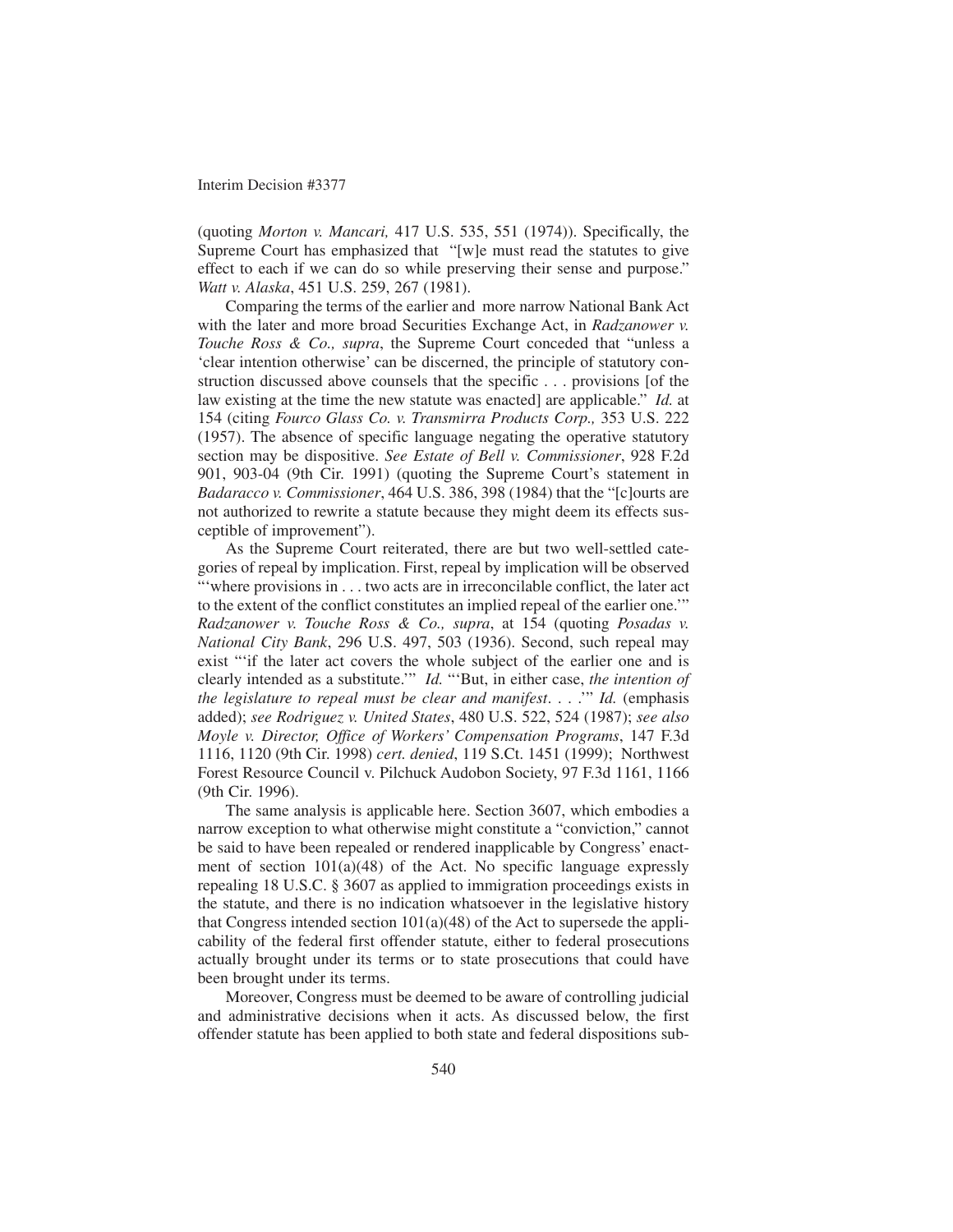mitted in deportation proceedings as far back as 1977 and as recently as 1995.

Congress is deemed to be aware not only of prior interpretations of a statute, but also of pre-existing case law when it acts. *Scheidemann v. INS*, 83 F.3d 1517, 1526 (3d Cir. 1996); *see also Lorillard v. Pons*, 434 U.S. 575, 580 (1978) (stating that "Congress is presumed to be aware of an administrative or judicial interpretation of a statute and to adopt that interpretation when it re-enacts a statute without change") (citing *Albemarle Paper Co. v. Moody*, 422 U.S. 405, 414 n.8 (1975); *NLRB v. Gullett Gin Co.*, 340 U.S. 361, 366 (1951); *National Lead Co. v. United States*, 252 U.S. 140, 147 (1920); 2A C. Sands, *Sutherland on Statutory Construction* § 49.09 (4th ed. 1973), and cases cited). In enacting a statutory definition of a "conviction" in the IIRIRA, Congress demonstrated a detailed knowledge of existing judicial and administrative interpretations of that term as used in relation to immigration law violations. As in *Lorillard v. Pons, supra*, Congress' selectivity in eliminating one particular element of our prior definition of a conviction "strongly suggests that but for those changes Congress expressly made, it intended to incorporate fully the [existing] remedies and procedures**."** *Id.* at 582.

Furthermore, the enactment of section 101(a)(48) of the Act does not create an "irreconcilable conflict" with the terms of 18 U.S.C. § 3607, as that section merely constitutes an exception to the criteria that ordinarily would warrant a finding that a conviction exists. *Radzanower v. Touche Ross & Co., supra*, at 154. "'Repeal is to be regarded as implied only if necessary to make the (later enacted law) work . . . .'" Id. at 155 (quoting *Silver v. New York Stock Exchange*, 373 U.S. 341, 357 (1963)). Section 101(a)(48) of the Act is readily given effect as applied to deferred adjudications under state law. *Cf. Matter of Punu, supra*. Similarly, section 101(a)(48) of the Act does not cover "the whole subject" addressed by 18 U.S.C. § 3607, nor does it completely substitute for 18 U.S.C. § 3607. *Radzanower v. Touche Ross & Co., supra*, at 154; *Sharma v. INS, supra*. Instead, the limited federal exception continues to apply to a narrow group of cases, notwithstanding the subsequent change in the law.

### II. MATTER OF MANRIQUE AND SECTION 101(A)(48) OF THE ACT

Historically, the Attorney General has interpreted congressional intent as calling for the harsh treatment of convicted noncitizen drug offenders. Consequently, in *Matter of A-F-*, *supra,* the Attorney General ruled that an after-the-fact state expungement of a drug conviction need not be honored and that such a conviction would continue to form a ground for deportation. Section 3607, however, is a congressionally mandated *exception* superseding any other federal definition of a "conviction," based on Congress' real-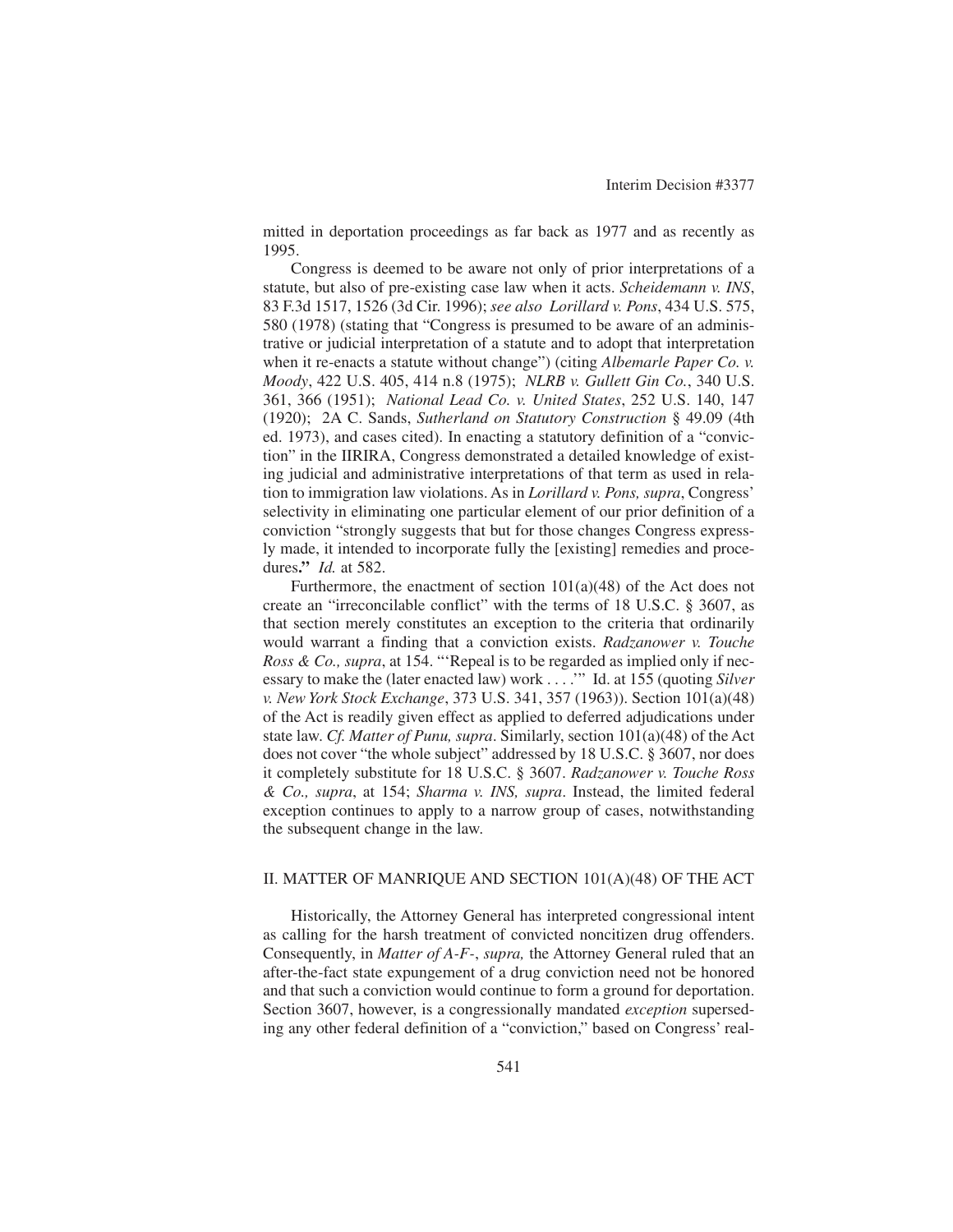istic appraisal of the breadth of drug abuse and the need to acknowledge the rehabilitative possibilities in the case of first-time and youthful offenders. It reflects a contrary intent on the part of Congress, which deliberately created an exception for first-time and youthful drug offenders and overrides other expressions of legislative intent to harshly punish such conduct.

In *Matter of Manrique, supra*, at 63 n.8, the Board noted that it "would now consider a person 'convicted' under the statutes in those cases, *but for the policy of leniency toward first offenders*." (Emphasis added.) This interpretation is consistent with the language presently in the statute. *Id.* (citing *Matter of Seda*, 17 I&N Dec. 550 (BIA 1980), *overruled in part, Matter of Ozkok, supra*). The policy of leniency referred to is federal legislative policy, reflected in congressional enactments. *Matter of Manrique, supra*, makes clear that, despite the imprecise and inexact references previously relied on by the Board and the Immigration and Naturalization Service, we now recognize that a disposition under 18 U.S.C. § 3607(a) is *not* a conviction. *Matter of Manrique*, *supra*, at 10 n.7. While some confusion may have been created as the result of the statutory subsections contained in § 3607, one of which refers to "expunged" convictions, *see, e.g.*, § 3607(c), the fact of the nonexistence of a conviction under 18 U.S.C. 3607(b), and the fact of an expungement of a conviction, generally speaking, are distinct and are not to be confused. *Id.*

Thus, in *Matter of Manrique,* we recognized that *Matter of A-F-, supra*, stands for the proposition that a drug offender's *expunged* conviction is not to be excused for immigration purposes. *See also Garberding v. INS, supra*, at 445-46 (acknowledging that a drug offender cannot escape deportation by a technical erasure of his conviction). We acknowledged that, in the cases of youthful offenders, there is a rational basis for an exception to the rule under the former Federal Youth Correction Act ("FYCA") (now codified as 18 U.S.C. § 3607(c)), which the federal courts found to be equally as compelling as Congress' concern that drug offenders be deported. *See Mestre Morera v. United States INS*, 462 F.2d 1030 (1st Cir. 1972); *see also Matter of Andrade, supra; Matter of Zingis, supra*. We also recognized that "[w]hen a similar issue arose regarding . . . first offender treatment," the Service opined that the first offender provisions were for first offenders what the youthful corrections provisions were for minors. *Matter of Manrique, supra*, at 10; *see also Matter of Andrade, supra*. We reaffirmed and adopted that reasoning, applying it to cases arising under 18 U.S.C. § 3607.

## **A. Historical Treatment of Dispositions Comparable to the Federal First Offender Statute**

The crux of the Board's reaffirmation of the applicability of 18 U.S.C. § 3607 in *Manrique* is plain: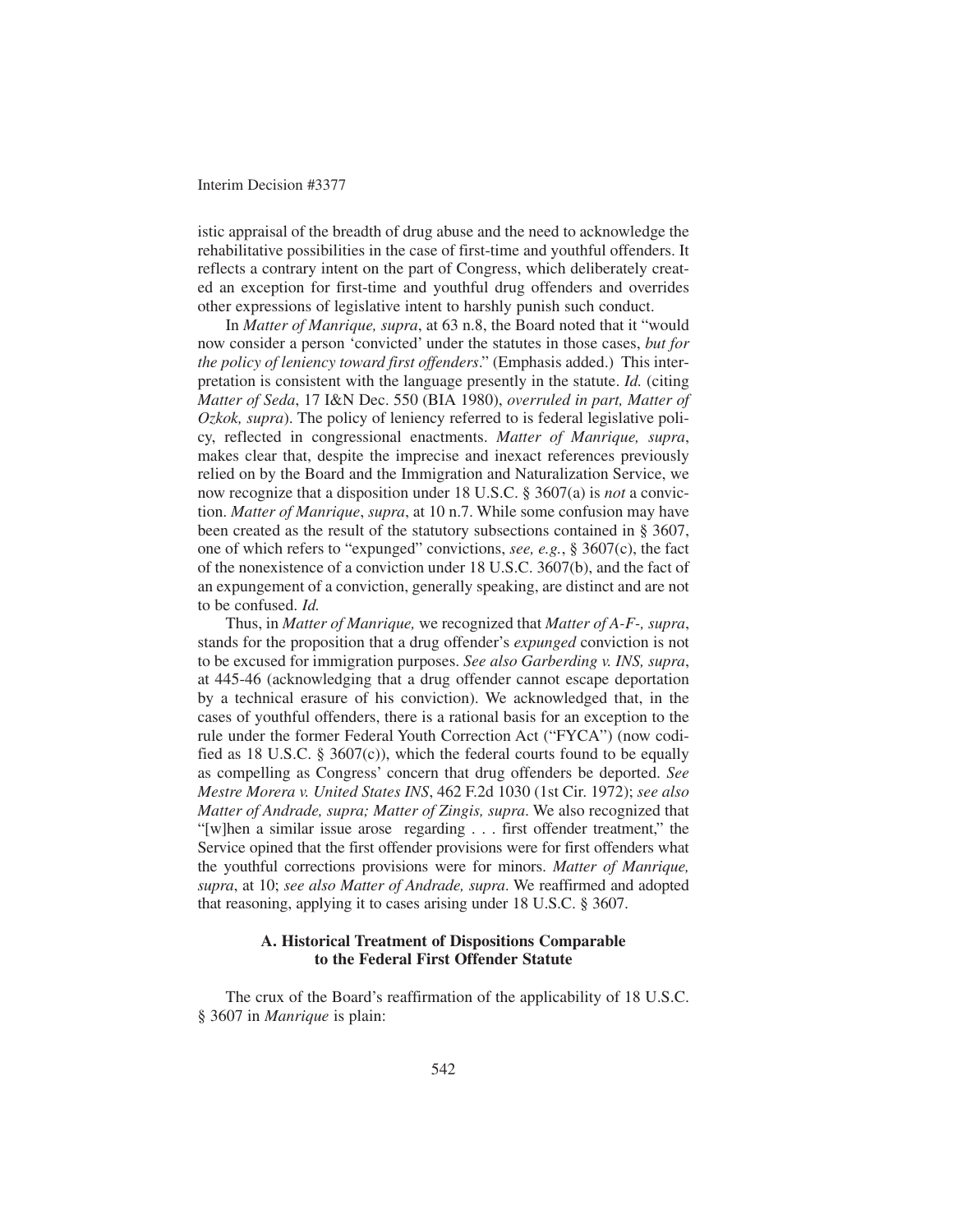It is clear that the policy not to deport aliens treated as first offenders or youth offenders under state laws stems from the Solicitor General's recommendation in *Matter of Andrade, supra*, that this leniency should be extended equally to any alien drug offender who could have obtained the same treatment under federal law if he had been subject to federal rather than state prosecution. *See also Rehman v. INS, supra. The* Ninth Circuit has agreed that the appropriate focus in this regard should be on the alien's conduct, rather than on the breadth of the state rehabilitative statute. *Garberding v. INS, supra*, at 1191.

#### *Matter of Manrique, supra*, at 63-64 (citation omitted).

As the Board stated in *Manrique*, the Board's construction of federal ameliorative statutes as having state counterparts is found in the Board's decision in *Matter of Andrade, supra*. There, the Board extended the rule that a conviction under the federal youth offender statute would not constitute a basis for deportation to drug violators who had been treated as youth offenders under comparable state law. *See also Matter of Zingis, supra*, at 622-23 (citing *Mestre Morera v. United States INS, supra*, and holding that Congress' desire to give youth a new chance "would be thwarted by deportation. Its policy to provide for expungement of offenses by juveniles is as important a congressional policy as the policy to deport narcotics offenders.").

The Board's decision in *Matter of Andrade, supra*, relied on the statements of then Solicitor General Robert Bork that "[d]eportation statutes, because of their drastic consequences, must be strictly construed. *E.g., Barber v. Gonzales*, 347 U.S. 637, 642-643; *Fong How Tan v. Phelan*, 333 U.S. 6, 10. Accordingly, a state conviction of a youth offender for a marihuana offense that has been expunged following satisfactory rehabilitative treatment should not be regarded as the basis of deportation in the absence of persuasive reasons or a clear statement of congressional intent." *Id.* app. at 655. In addition, the then Solicitor General concluded that, "*given the role necessarily played by state law in deportation proceedings,* . . . there is little, if any, reason to justify a different result where the expungement of a youth offender's conviction occurred pursuant to state law. The same result can and, I think, should be reached in such a case." *Id.* app. at 657. Moreover, in *Andrade,* then Solicitor General Bork noted:

It has sometimes been suggested, as a reason for disregarding expungement under state law when basing deportation under Section  $1251(a)(11)$  on a state conviction, that deportation is a federal matter which should not be subjected to the varied consequences that states may choose to attach to convictions for offenses that justify deportation. This approach assumes, in effect, that all issues concerning deportation must be governed solely by federal law.

*Id.* (citations omitted). The Solicitor General further recognized that

[i]n many cases, however, the federal rule of construction may call for reference to and the reliance upon state law. See, *e.g., Reconstruction Finance Corp. v. Beaver County,* 328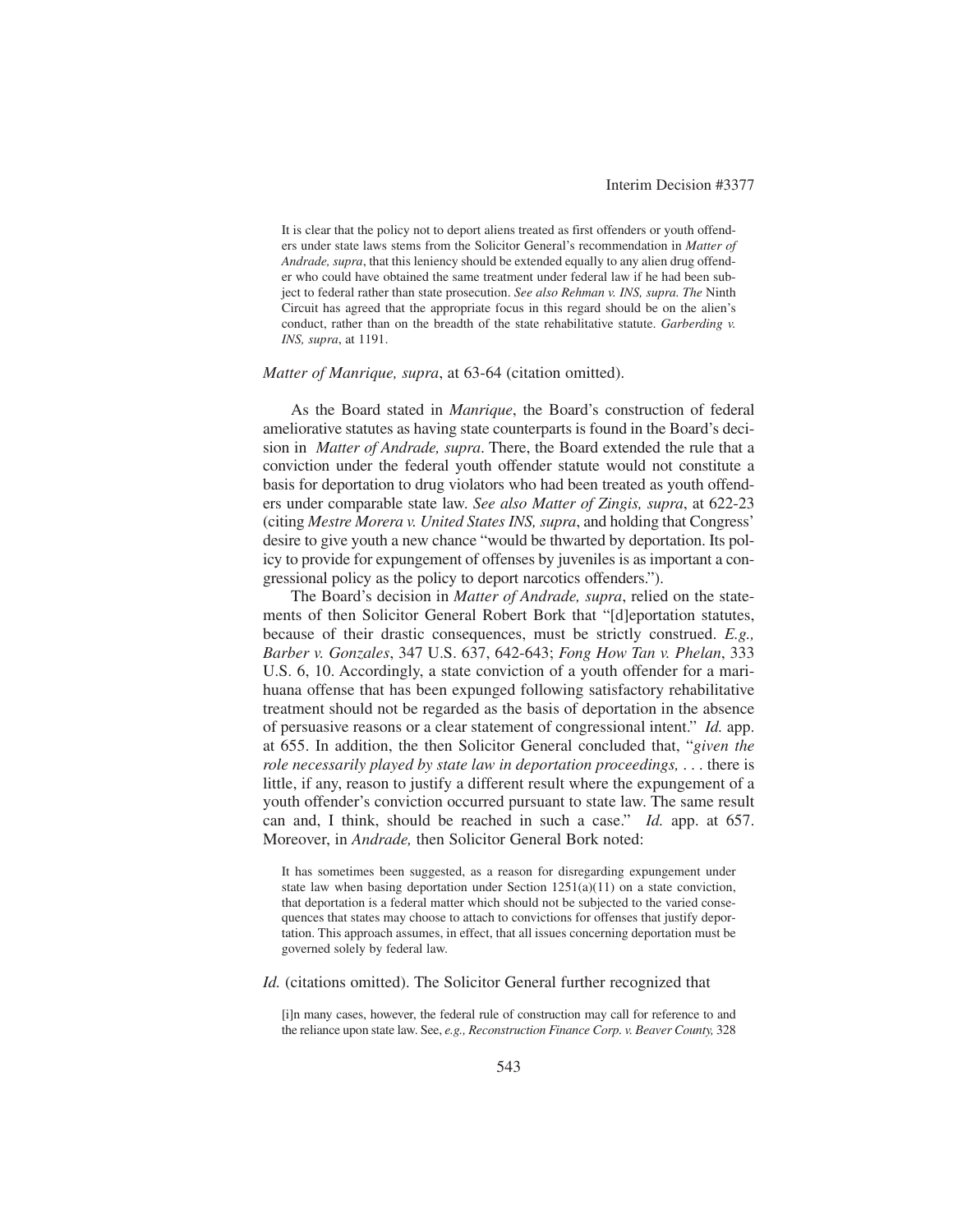. . . .

U.S. 204, 209-210; *De Sylva v. Ballentine*, 351 U.S. 570, 580-581; cf. *United States v. Yazell*, 382 U.S. 341, 354-358. In the context of deportation, it is unquestionable that state law has a role to play, in that certain convictions for violation of state law are grounds for deportation, and pardons by governors may bar a state conviction from being so used.

Thus, to confine the result in *Morera* to youth offender convictions expunged under the federal law would tend to produce the anomalous situation where . . . a youth offender . . . prosecuted in state court and convicted on a trivial marihuana offense would therefore be deportable, even if the conviction were expunged.

Such disparity is difficult to justify or defend, and should be avoided if possible by a reasonable construction of the statute.

### *Id.* app. at 657-59; *accord Garberding v. INS, supra.*

This is not a novel proposition, but reflects a consistently held position of the Board and the federal courts. For example, in *Matter of Deris, supra,* citing *Matter of Werk, supra*, the Board found that "[i]n passing the first offender statute, Congress expressed its intent to rehabilitate the individual user of drugs. *This policy has been considered to be of equal importance to the congressional policy to deport narcotics offenders."*<sup>6</sup> *Matter of Deris, supra*, at 10 (footnote omitted). In *Werk,* the Board agreed with the position of the Immigration and Naturalization Service that the legislative history at H.R. Rep. No. 91-1444, *reprinted in* 1970 U.S. Code Cong. & Admin News 4566, 4616, "'indicates that discharge and dismissal under [the former first offender statute] shall not be deemed conviction of a crime.'" *Matter of Werk, supra*, at 235 (quoting the Service).

The Board reached its conclusion in *Matter of Deris* that state statutes that are counterparts to the first offender statute do not support a finding of deportability by referring to the Board's treatment of federal youthful offender provisions. *See Matter of Werk, supra*, at 235. Therefore, the youthful and first offender exceptions to what constitutes a "conviction" extend to state convictions, and remain applicable today.

## **B. Dissimilarity Between a Statute Similar to 18 U.S.C. § 3607 and Expungement**

In actuality, the case before us is not an expungement case, but a case involving whether a conviction may be considered to exist "for any . . . pur-

<sup>6</sup> The Board noted that "The legislative history of the Comprehensive Drug Abuse Prevention and Control Act of 1970, Pub. L. No. 91-513, 84 Stat. 1236, which enacted the original federal first offender statute at 21 U.S.C. § 844(b) (1970), states that the philosophy behind the act included the following goals: to rehabilitate rather than punish the individual user and to attack illegal traffic in drugs with the full power of the Government. *See H.* R. Rep. No. 1444, 91st Cong., 2d Sess., *reprinted in* 1970 U.S.C.C.A.N 4566, 4575." *Matter of Deris, supra*, at 10 n.6.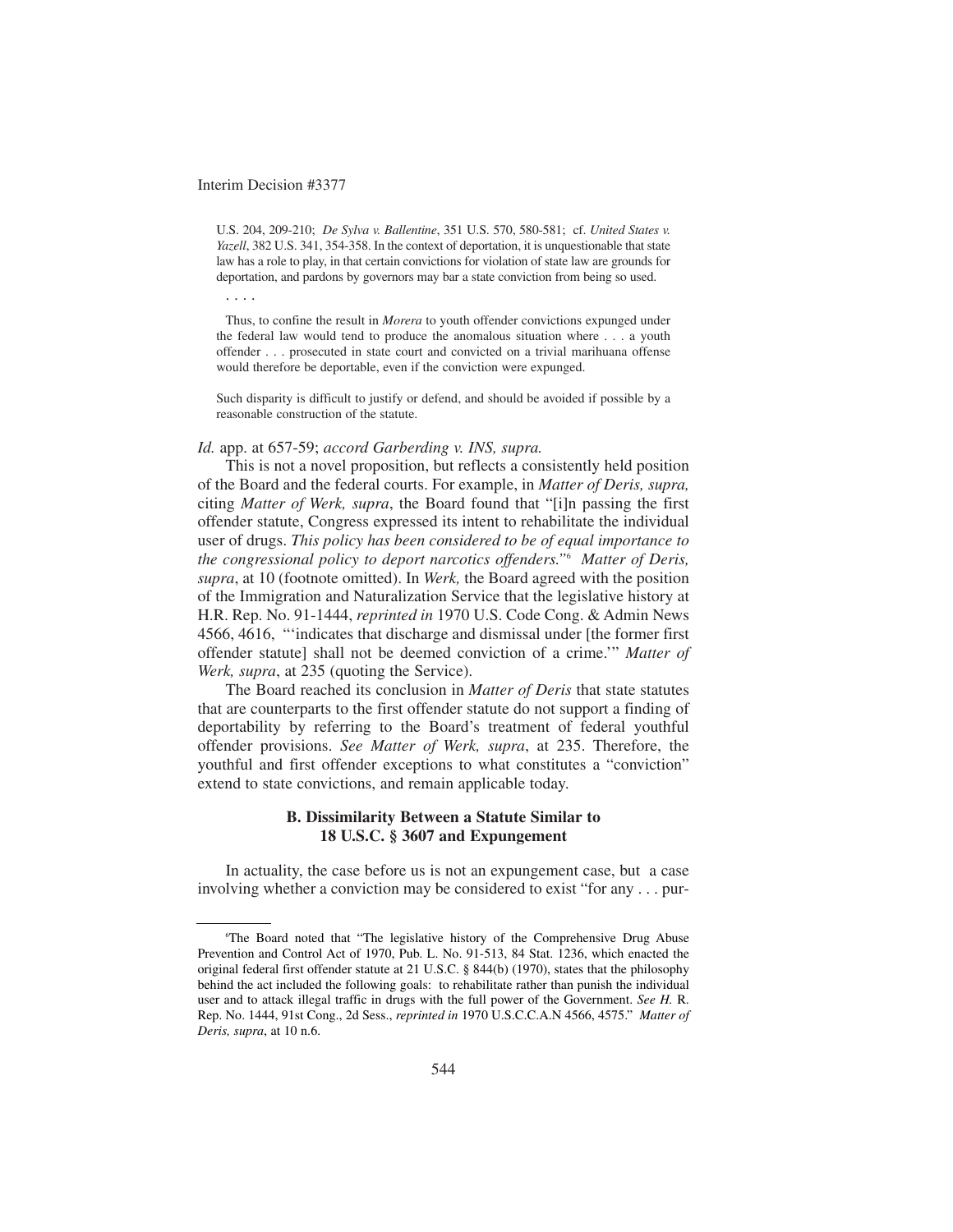pose." 18 U.S.C. § 3607(b). As addressed in *Garberding v. INS, supra*, and subsequently conceded by the Board as applying in *Matter of Manrique, supra*, the constitutional guarantee of equal protection requires us to give the same effect to a disposition under state law that we would be bound to give had the respondent been prosecuted under 18 U.S.C. § 3607 itself. As the Board stated in *Matter of Dillingham*, 21 I&N Dec. 1001 (BIA 1997),

Prior to the Ninth Circuit's decision in *Garberding v. INS*, *supra,* the general rule was that expungement of a conviction for a controlled substance offense would not allow an alien to avoid deportation unless the conviction was expunged under the Federal First Offender Act or a state counterpart thereof. In that case, however, the Ninth Circuit found it was wholly irrational, and thus violated an alien's equal protection rights, to base a deportation order on the fortuitous circumstance that a state statute under which an alien's drug conviction was expunged was not a state counterpart of the Federal First Offender Act, where the alien met the criteria for expungement under that Act. . . . This Board agreed with the Ninth Circuit's analysis and held in *Matter of Manrique*, *supra,* at 64, that "an alien who has been accorded rehabilitative treatment under a state statute will not be deported if he establishes that he would have been eligible for federal first offender treatment under the provisions of 18 U.S.C. § 3607(a) . . . had he been prosecuted under federal law."

#### *Id.* at 1002-3 (footnote omitted).

In the case of an "expungement" under 18 U.S.C. § 3607, it is the legislative branch that has determined to allow an ameliorative mechanism to overcome and even obviate the fact that a conviction has previously been entered. The operation of such provisions does not rely on a specific executive determination relevant to an individual case, but is founded on the notion that post-conviction conduct may warrant the erasure of a conviction for certain specified purposes. *See, e.g., Matter of Luviano*, 21 I&N Dec. 235 (BIA 1996).

As I have clarified, 18 U.S.C. § 3607 contains two independently operative provisions—(a) and (c). The former provision is a pre-judgment disposition and does not involve a conviction, and the latter provision appears to involve an expungement of a pre-judgement disposition. Neither may be treated as a conviction for any purpose. 18 U.S.C. § 3607(b). Therefore, § 3607 is not, by any stretch of the imagination, a typical expungement provision. Congress specifically mandated to the contrary.

Simple logic also leads to the conclusion that dispositions under 18 U.S.C. § 3607 are not "expungements," in the ordinary sense of the word, since a *conviction* must preexist an "expungement" in order for such ameliorative action to have anything to expunge. *See, e.g.*, § 3607(a). It is stated unequivocally in § 3607 that the dispositions contained in its subsections shall not be treated as a conviction for any purpose. 18 U.S.C. § 3607(b). It therefore is wholly improper and inappropriate to refer to dispositions under § 3607 as "convictions" which have been "expunged."

Even were we to interpret the change in section  $101(a)(48)(A)$  of the